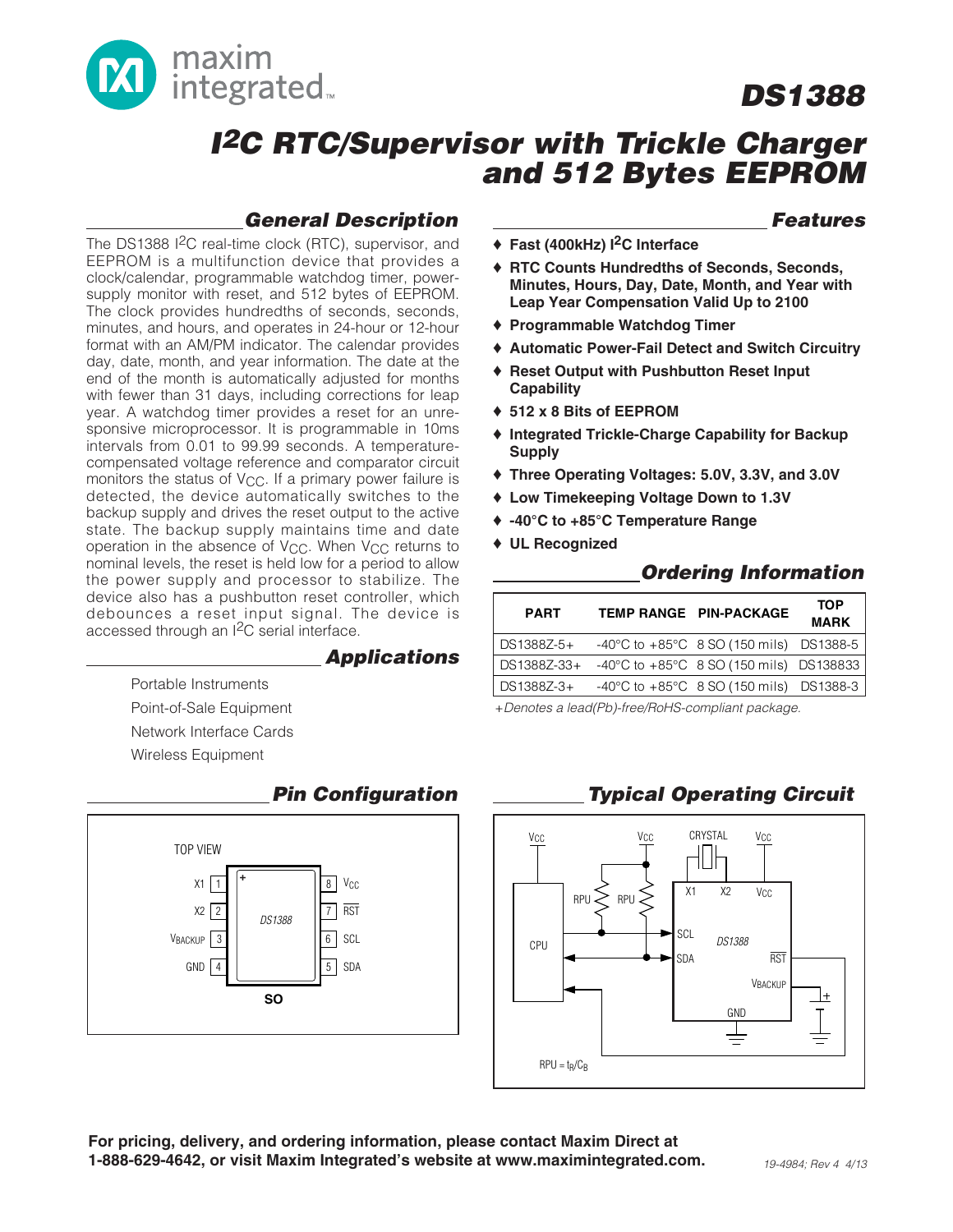### **ABSOLUTE MAXIMUM RATINGS**

| Voltage Range on V <sub>CC</sub> or V <sub>BACKUP</sub> Pins              |  |
|---------------------------------------------------------------------------|--|
|                                                                           |  |
| Voltage Range on Inputs Relative                                          |  |
|                                                                           |  |
| Junction-to-Ambient Thermal Resistance $(\theta_{JA})$ (Note 1)170°C/W    |  |
| Junction-to-Case Thermal Resistance $(\theta_{\text{JC}})$ (Note 1)40°C/W |  |

| Operating Temperature Range               |  |
|-------------------------------------------|--|
|                                           |  |
| Storage Temperature Range -55°C to +125°C |  |
| Lead Temperature (soldering, 10s)+300°C   |  |
|                                           |  |

**Note 1:** Package thermal resistances were obtained using the method described in JEDEC specification JESD51-7, using a four-layer board. For detailed information on package thermal considerations, refer to **www.maximintegrated.com/thermal-tutorial**.

Stresses beyond those listed under "Absolute Maximum Ratings" may cause permanent damage to the device. These are stress ratings only, and functional operation of the device at these or any other conditions beyond those indicated in the operational sections of the specifications is not implied. Exposure to absolute maximum rating conditions for extended periods may affect device reliability.

# **RECOMMENDED DC OPERATING CONDITIONS**

 $(T_A = -40^{\circ}$ C to  $+85^{\circ}$ C, unless otherwise noted.) (Note 2)

| <b>PARAMETER</b>                            | <b>SYMBOL</b>         | <b>CONDITIONS</b> |            | <b>MIN</b>                    | <b>TYP</b> | <b>MAX</b>                       | <b>UNITS</b> |
|---------------------------------------------|-----------------------|-------------------|------------|-------------------------------|------------|----------------------------------|--------------|
|                                             |                       |                   | DS1388Z-5  | 4.5                           | 5          | 5.5                              |              |
| Supply Voltage                              | <b>V<sub>CC</sub></b> | (Note 3)          | DS1388Z-33 | 2.97                          | 3.3        | 3.63                             | V            |
|                                             |                       |                   | DS1388Z-3  | 2.7                           | 3          | 3.3                              |              |
| Logic 1                                     | VIH                   | (Note 3)          |            | 0.7x<br><b>V<sub>CC</sub></b> |            | $V_{CC}$ +<br>0.3                | V            |
| Logic 0                                     | VIL                   | (Note 3)          |            | $-0.3$                        |            | $+0.3x$<br><b>V<sub>CC</sub></b> | V            |
| Pullup Voltage (SCL, SDA),<br>$V_{CC} = 0V$ | V <sub>PU</sub>       |                   |            |                               |            | 5.5                              | $\vee$       |
| <b>VBACKUP Voltage</b>                      | <b>VBACKUP</b>        | (Note 3)          |            | 1.3                           | 3.0        | 5.5                              | V            |
|                                             |                       |                   | DS1388Z-5  | 4.15                          | 4.33       | 4.50                             |              |
| Power-Fail Voltage                          | <b>V<sub>PF</sub></b> | (Note 3)          | DS1388Z-33 | 2.70                          | 2.88       | 2.97                             | $\vee$       |
|                                             |                       |                   | DS1388Z-3  | 2.45                          | 2.60       | 2.70                             |              |

### **DC ELECTRICAL CHARACTERISTICS**

 $(**V_{CC** = **V_{CC(MIN)}** to **V_{CC(MAX)}**$ ,  $T_A = -40^{\circ}C$  to  $+85^{\circ}C$ , unless otherwise noted.) (Note 2)

| <b>PARAMETER</b>                                      | <b>SYMBOL</b>  | <b>CONDITIONS</b> | <b>MIN</b> | <b>TYP</b> | <b>MAX</b> | <b>UNITS</b> |
|-------------------------------------------------------|----------------|-------------------|------------|------------|------------|--------------|
|                                                       | R <sub>1</sub> | (Notes 4, 5)      |            | 250        |            |              |
| Trickle-Charger Current-Limiting<br>Resistors         | R <sub>2</sub> | (Note 6)          |            | 2000       |            | Ω            |
|                                                       | R <sub>3</sub> | (Note 7)          |            | 4000       |            |              |
| Input Leakage (SCL)                                   | IЦ             |                   | -1         |            | $+1$       | μA           |
| I/O Leakage (SDA)                                     | ILO            |                   | $-1$       |            | $+1$       | μA           |
| I/O Leakage (RST)                                     | <b>ILORST</b>  | (Note 8)          | $-200$     |            | $+10$      | μA           |
| SDA Logic 0 Output<br>$(V_{OL} = 0.15 \times V_{CC})$ | <b>IOLDOUT</b> |                   |            |            | 3          | mA           |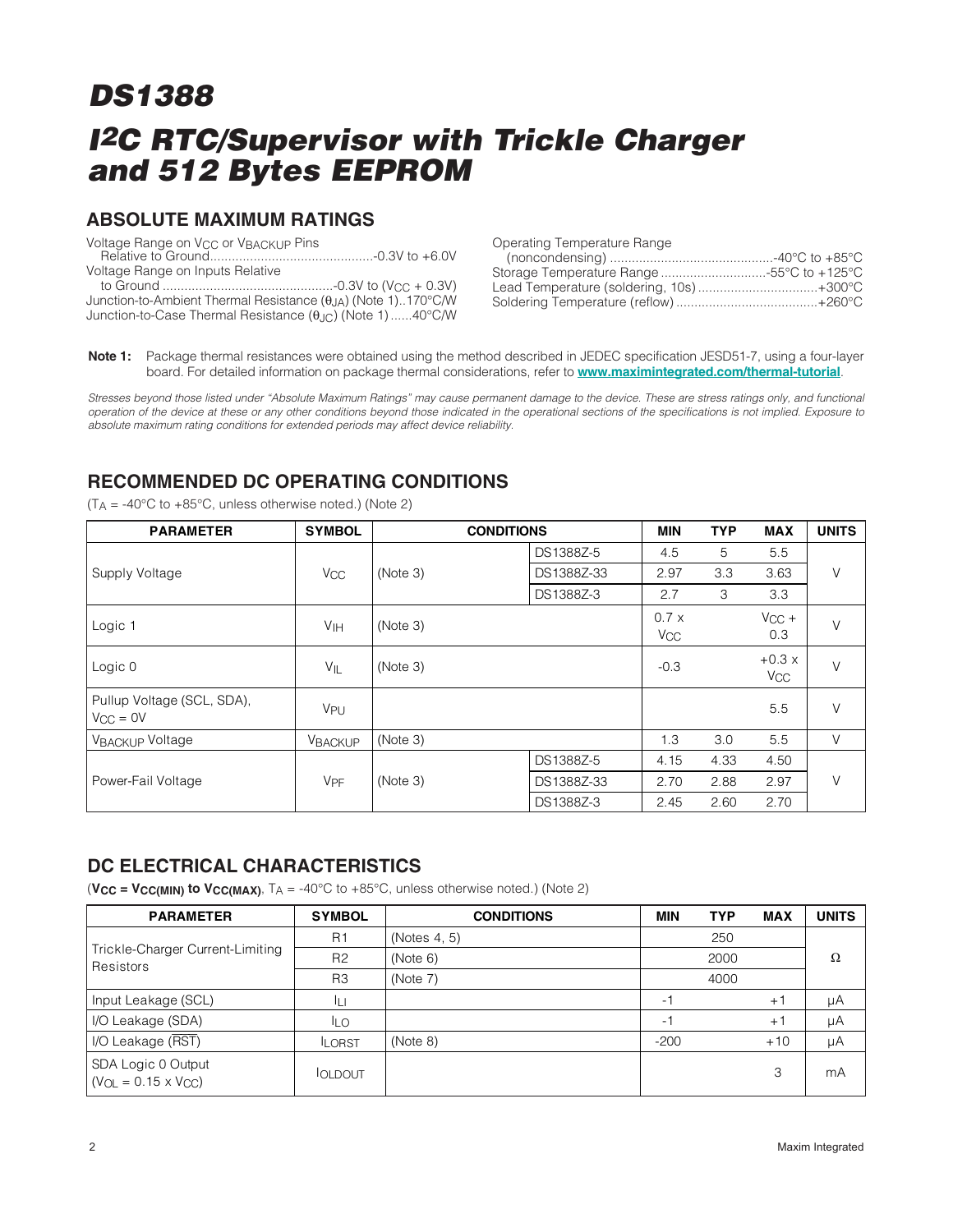# **I<sup>2</sup>C RTC/Supervisor with Trickle Charger and 512 Bytes EEPROM**

#### **DC ELECTRICAL CHARACTERISTICS (continued)**

 $(**V_{CC** = **V_{CC(MIN)}** to **V_{CC(MAX)}**$ ,  $T_A = -40^{\circ}C$  to  $+85^{\circ}C$ , unless otherwise noted.) (Note 2)

| <b>PARAMETER</b>                                                                   | <b>SYMBOL</b>    |                                                                           | <b>CONDITIONS</b> | <b>MIN</b>      | <b>TYP</b> | <b>MAX</b> | <b>UNITS</b> |
|------------------------------------------------------------------------------------|------------------|---------------------------------------------------------------------------|-------------------|-----------------|------------|------------|--------------|
|                                                                                    |                  | $V_{CC}$ > 2V; $V_{OL}$ = 0.4V                                            |                   |                 |            | 3.0        | mA           |
| RST Logic 0 Output                                                                 | <b>OLSIR</b>     | $1.8V < V_{CC} < 2V$ ; $V_{OL} = 0.2 \times V_{CC}$                       |                   |                 |            | 3.0        |              |
|                                                                                    |                  | $1.3$ V < V <sub>CC</sub> < 1.8V; V <sub>OL</sub> = 0.2 x V <sub>CC</sub> |                   |                 |            | 250        | μA           |
|                                                                                    |                  |                                                                           | DS1388Z-5         |                 |            | 600        |              |
| V <sub>CC</sub> Active Current, EEPROM<br>Read, I <sup>2</sup> C Read/Write Access | <b>ICCER</b>     | (Note 9)                                                                  | DS1388Z-33        |                 |            | 250        | μA           |
|                                                                                    |                  |                                                                           | DS1388Z-3         |                 |            | 225        |              |
|                                                                                    |                  | (Note 9)                                                                  | DS1388Z-5         |                 |            | 1.0        | mA           |
| V <sub>CC</sub> Active Current, EEPROM<br>Write Cycle                              | <b>ICCEW</b>     |                                                                           | DS1388Z-33        |                 |            | 0.70       |              |
|                                                                                    |                  |                                                                           | DS1388Z-3         |                 |            | 0.65       |              |
|                                                                                    | <b>Iccs</b>      | (Note 10)                                                                 | DS1388Z-5         |                 |            | 270        | μA           |
| V <sub>CC</sub> Standby Current                                                    |                  |                                                                           | DS1388Z-33        |                 | 100        | 150        |              |
|                                                                                    |                  |                                                                           | DS1388Z-3         |                 |            | 140        |              |
| <b>VBACKUP Leakage Current</b><br>$(VBACKUP = 3.7V,$<br>$V_{CC} = V_{CC(MAX)}$     | <b>BACKUPLKG</b> |                                                                           |                   |                 | 15         | 100        | пA           |
|                                                                                    |                  | $T_A$ = +25°C (guaranteed by design)                                      |                   | 200k            |            |            |              |
| <b>EEPROM Write/Erase Cycles</b>                                                   | twR              | $T_A$ = -40°C to +85°C (guaranteed by<br>design)                          |                   | 50 <sub>k</sub> |            |            | Cycles       |

# **DC ELECTRICAL CHARACTERISTICS**

 $(**V_{CC** = **OV**,  $V_{\text{BACKUP}} = 3.7V$ ,  $T_A = +25^{\circ}C$ , unless otherwise noted.) (Note 2)$ 

| <b>PARAMETER</b>                                                                          | <b>SYMBOL</b>   | <b>CONDITIONS</b> | MIN | TYP | MAX | <b>UNITS</b> |
|-------------------------------------------------------------------------------------------|-----------------|-------------------|-----|-----|-----|--------------|
| VBACKUP Current, OSC On<br>$\sqrt{EOSC} = 0$ , SDA = SCL = 0V                             | <b>BACKUP</b>   | (Note 11)         |     | 410 | 550 | nA           |
| VBACKUP Current, OSC Off<br>$\sqrt{\text{EOSC}}$ = 1), SDA = SCL = 0V<br>(Data Retention) | <b>BACKUPDR</b> | (Note 11)         |     | 10  | 100 | nA           |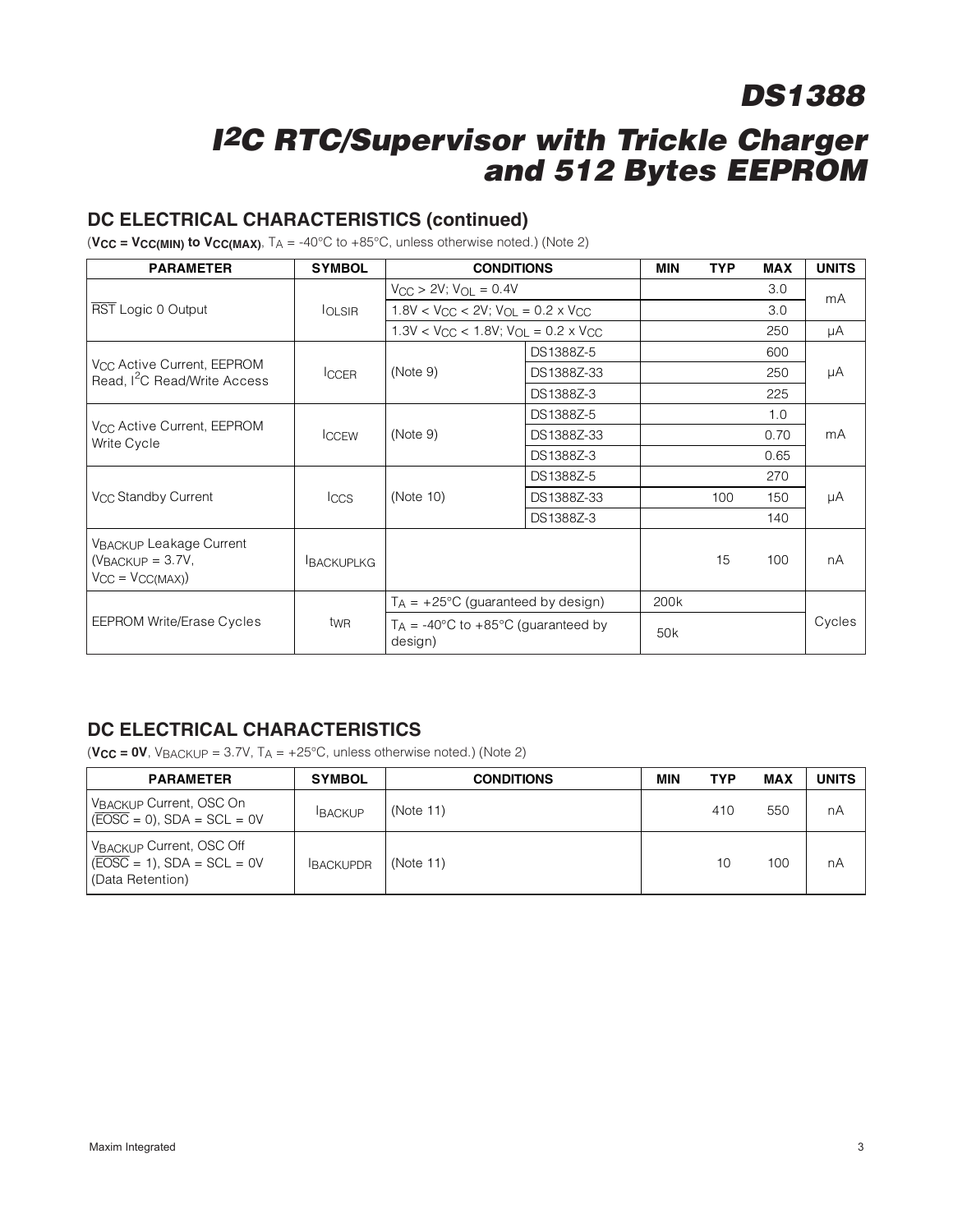# **AC ELECTRICAL CHARACTERISTICS**

(V<sub>CC</sub> = V<sub>CC(MIN)</sub> to V<sub>CC(MAX)</sub>,  $TA = -40^{\circ}C$  to  $+85^{\circ}C$ , unless otherwise noted.) (Note 2)

| <b>PARAMETER</b>                     | <b>SYMBOL</b>       | <b>CONDITION</b> | <b>MIN</b>  | <b>TYP</b> | <b>MAX</b> | <b>UNITS</b> |  |
|--------------------------------------|---------------------|------------------|-------------|------------|------------|--------------|--|
|                                      |                     | Fast mode        | 100         |            | 400        |              |  |
| <b>SCL Clock Frequency</b>           | fscl                | Standard mode    | $\Omega$    |            | 100        | kHz          |  |
| Bus Free Time Between a STOP         |                     | Fast mode        | 1.3         |            |            |              |  |
| and START Condition                  | <b>t</b> BUF        | Standard mode    | 4.7         |            |            | μs           |  |
| Hold Time (Repeated) START           |                     | Fast mode        | 0.6         |            |            |              |  |
| Condition (Note 12)                  | t <sub>HD:STA</sub> | Standard mode    | 4.0         |            |            | $\mu s$      |  |
| <b>LOW Period of SCL Clock</b>       |                     | Fast mode        | 1.3         |            |            |              |  |
|                                      | t <sub>LOW</sub>    | Standard mode    | 4.7         |            |            | $\mu s$      |  |
| <b>HIGH Period of SCL Clock</b>      |                     | Fast mode        | 0.6         |            |            |              |  |
|                                      | <b>THIGH</b>        | Standard mode    | 4.0         |            |            | $\mu s$      |  |
| Setup Time for a Repeated            |                     | Fast mode        | 0.6         |            |            | μs           |  |
| <b>START Condition</b>               | tsu:STA             | Standard mode    | 4.7         |            |            |              |  |
| Data Hold Time (Notes 13, 14)        | t <sub>HD:DAT</sub> | Fast mode        | $\mathbf 0$ |            | 0.9        | $\mu s$      |  |
|                                      |                     | Standard mode    | $\mathbf 0$ |            |            |              |  |
| Data Setup Time (Note 15)            | t <sub>SU:DAT</sub> | Fast mode        | 100         |            |            | ns           |  |
|                                      |                     | Standard mode    | 250         |            |            |              |  |
| Rise Time of Both SDA and SCL        |                     | Fast mode        | $20 +$      |            | 300        | ns           |  |
| Signals (Note 16)                    | tŖ                  | Standard mode    | $0.1C_B$    |            | 1000       |              |  |
| Fall Time of Both SDA and SCL        | tF                  | Fast mode        | $20 +$      |            | 300        | ns           |  |
| Signals (Note 16)                    |                     | Standard mode    | $0.1C_R$    |            | 300        |              |  |
| Setup Time for STOP Condition        |                     | Fast mode        | 0.6         |            |            |              |  |
|                                      | tsu:STO             | Standard mode    | 4.0         |            |            | $\mu s$      |  |
| Capacitive Load for Each Bus<br>Line | $C_B$               | (Note 16)        |             |            | 400        | pF           |  |
| I/O Capacitance (SDA, SCL, RST)      | C <sub>I/O</sub>    | $+25^{\circ}$ C  |             |            | 10         | pF           |  |
| <b>Pushbutton Debounce</b>           | PB <sub>DB</sub>    |                  |             | 160        | 180        | ms           |  |
| <b>Reset Active Time</b>             | t <sub>RST</sub>    |                  |             | 160        | 180        | ms           |  |
| EEPROM Write Cycle Time              | twee                |                  |             | 8          | 10         | ms           |  |
| Oscillator Stop Flag (OSF) Delay     | tosF                | (Note 17)        |             | 20         |            | ms           |  |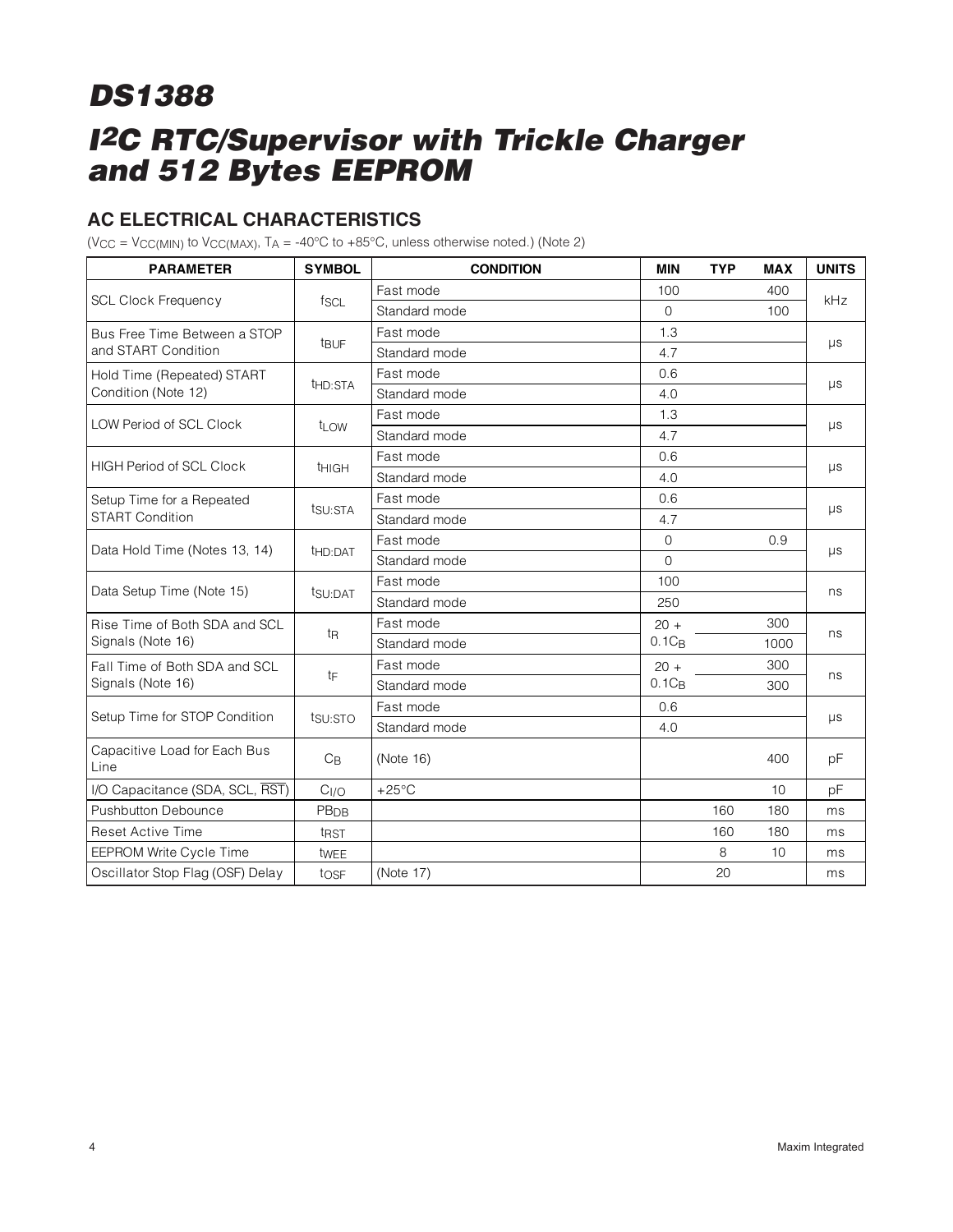# **I<sup>2</sup>C RTC/Supervisor with Trickle Charger and 512 Bytes EEPROM**

#### **POWER-UP/POWER-DOWN CHARACTERISTICS**

 $(T_A = -40^{\circ}$ C to  $+85^{\circ}$ C) (Note 2) (Figures 1, 2)

| <b>PARAMETER</b>                                           | <b>SYMBOL</b>    | <b>CONDITIONS</b> | MIN | <b>TYP</b> | <b>MAX</b> | <b>UNITS</b> |
|------------------------------------------------------------|------------------|-------------------|-----|------------|------------|--------------|
| V <sub>CC</sub> Detect to Recognize Inputs<br>(Vcc Rising) | t <sub>RST</sub> | (Note 18)         |     | 160        | 180        | ms           |
| V <sub>CC</sub> Fall Time; VPF(MAX) to VPF(MIN)            | tF               |                   | 300 |            |            | μs           |
| Vcc Rise Time; VpF(MIN) to VpF(MAX)                        | tη               |                   |     |            |            | μs           |



Figure 1. Power-Up/Down Timing



Figure 2. Pushbutton Reset Timing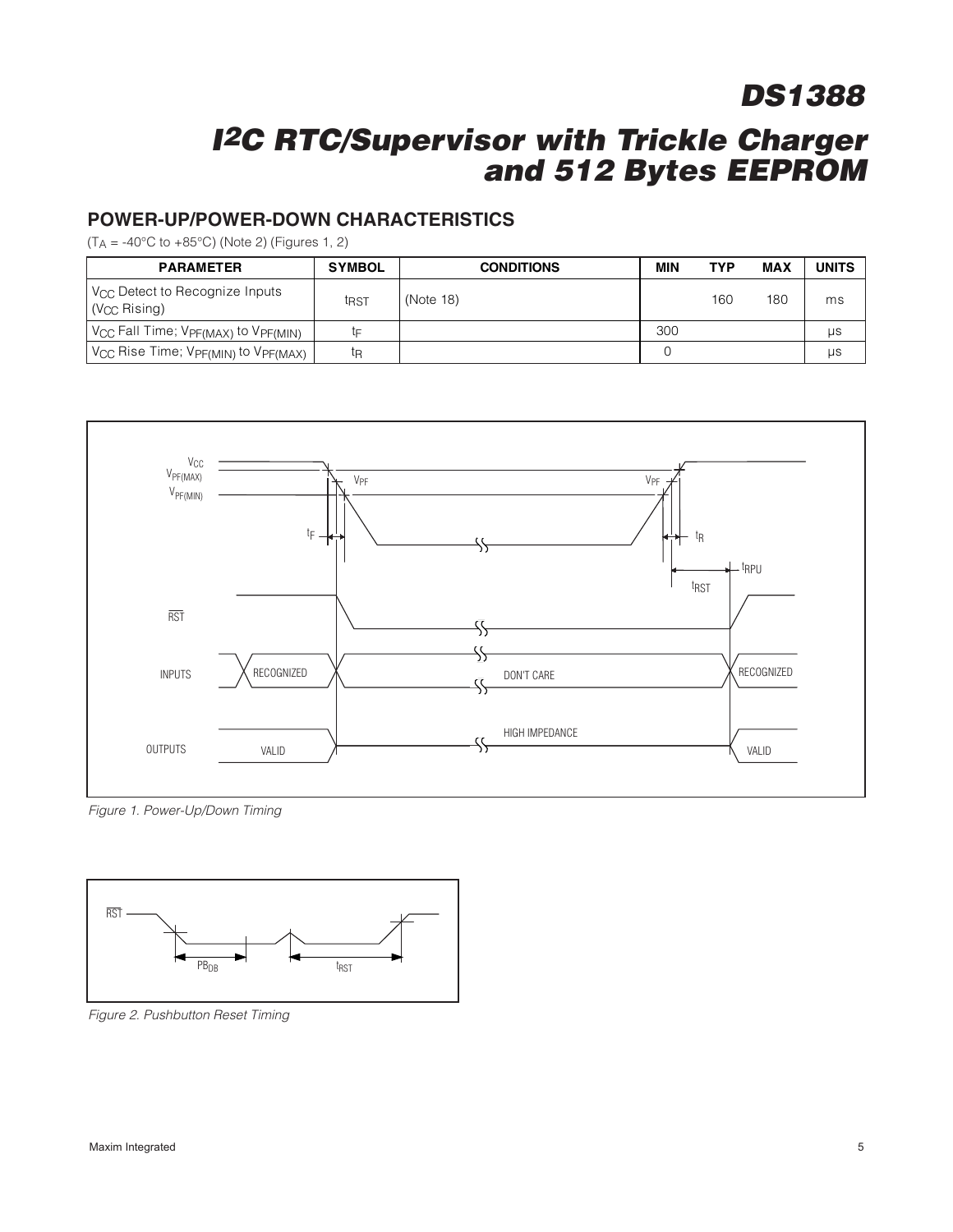### **WARNING: Under no circumstances are negative undershoots, of any amplitude, allowed when device is in write protection.**

- **Note 2:** Limits at -40°C are guaranteed by design and are not production tested.
- **Note 3:** All voltages are referenced to ground.
- **Note 4:** Measured at V<sub>CC</sub> = typ, V<sub>BACKUP</sub> = 0V, register 0Ah, block 0h = A5h.
- Note 5: The use of the 250Ω trickle-charge resistor is not allowed at V<sub>CC</sub> > 3.63V and should not be enabled.
- **Note 6:** Measured at  $V_{CC}$  = typ,  $V_{BACKUP} = 0V$ , register 0Ah, block 0h = A6h.
- **Note 7:** Measured at  $V_{CC} = typ$ ,  $V_{BACKUP} = 0V$ , register 0Ah, block 0h = A7h.
- **Note 8:** The  $\overline{\text{RST}}$  pin has an internal 50kΩ pullup resistor to V<sub>CC</sub>.
- **Note 9:** I<sub>CCA</sub>—SCL clocking at max frequency = 400kHz.
- **Note 10:** Specified with I<sup>2</sup>C bus inactive.
- **Note 11:** Measured with a 32.768kHz crystal attached to X1 and X2.
- **Note 12:** After this period, the first clock pulse is generated.
- **Note 13:** A device must internally provide a hold time of at least 300ns for the SDA signal (referred to the V<sub>IHMIN</sub> of the SCL signal) to bridge the undefined region of the falling edge of SCL.
- Note 14: The maximum t<sub>HD:DAT</sub> need only be met if the device does not stretch the LOW period (t<sub>LOW</sub>) of the SCL signal.
- **Note 15:** A fast-mode device can be used in a standard-mode system, but the requirement t<sub>SU:DAT</sub> ≥ 250ns must then be met. This is automatically the case if the device does not stretch the LOW period of the SCL signal. If such a device does stretch the LOW period of the SCL signal, it must output the next data bit to the SDA line  $tr_{MMAX}$  + tsu:DAT = 1000 + 250 = 1250ns before the SCL line is released.
- **Note 16:** C<sub>B</sub>—total capacitance of one bus line in pF.
- Note 17: The parameter tosf is the period of time that the oscillator must be stopped for the OSF flag to be set over the voltage range of  $0V \leq V_{CC} \leq V_{CC(MAX)}$  and  $1.3V \leq V_{BACKUP} \leq 3.7V$ .
- **Note 18:** If the oscillator is disabled or stopped,  $\overline{RST}$  goes inactive after t<sub>RST</sub> plus the startup time of the oscillator.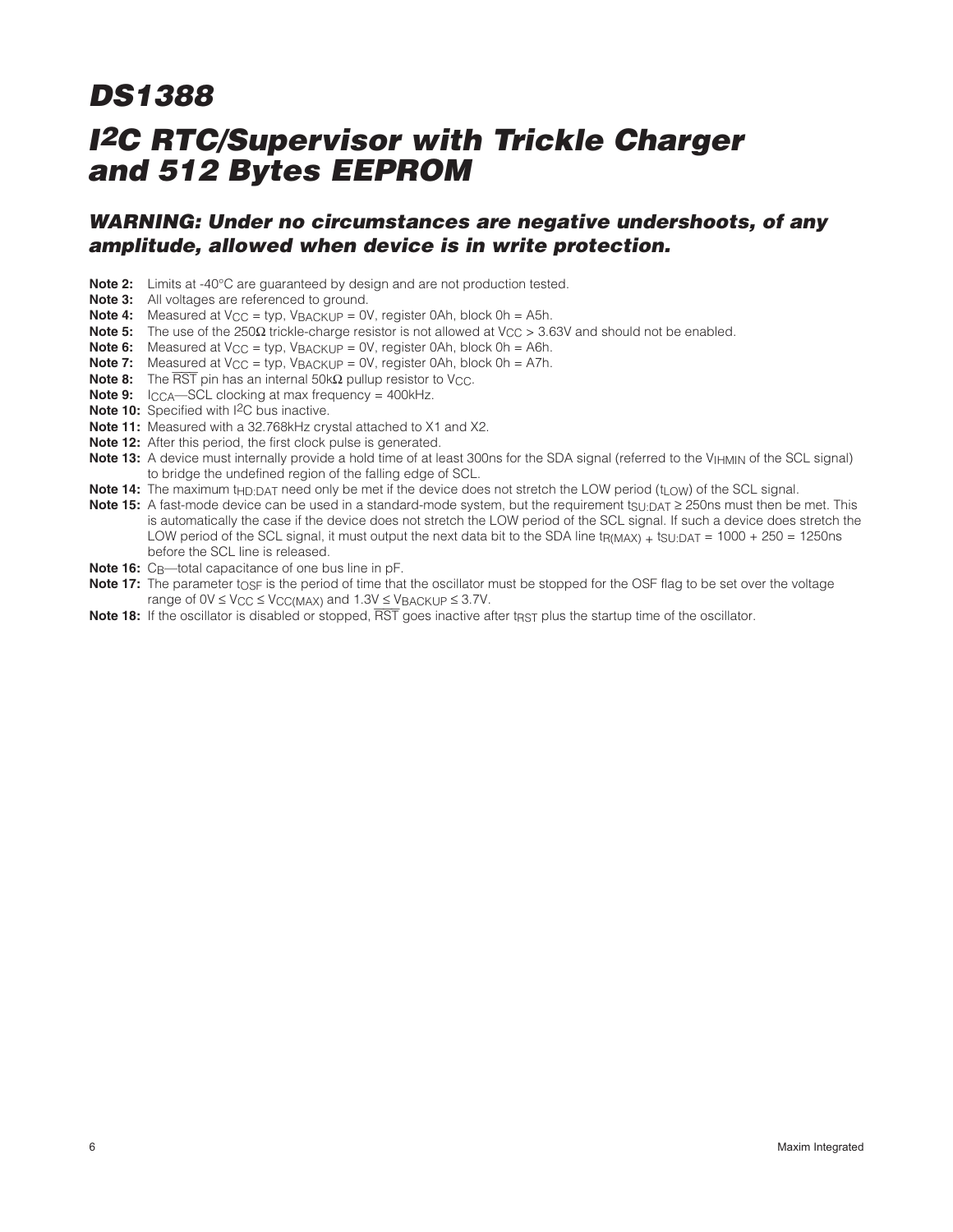# **I<sup>2</sup>C RTC/Supervisor with Trickle Charger and 512 Bytes EEPROM**

# **Typical Operating Characteristics**









 $(V_{CC} = +3.3V, T_A = +25°C,$  unless otherwise noted.)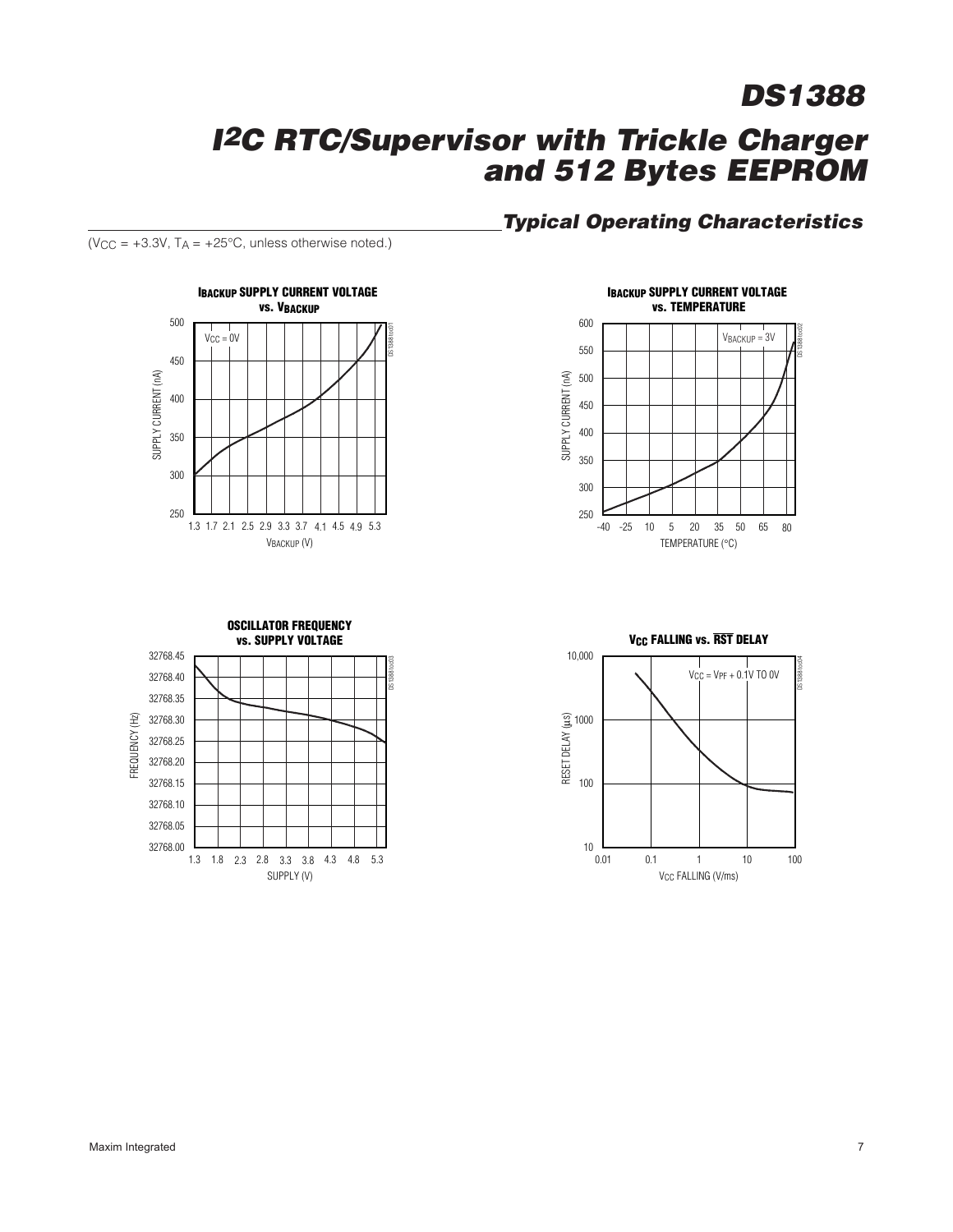# **Pin Description**

| <b>PIN</b> | <b>NAME</b>           | <b>FUNCTION</b>                                                                                                                                                                                                                                                                                                                                                                                                                                                                                                                                                                                                                                                                                                                                                                              |
|------------|-----------------------|----------------------------------------------------------------------------------------------------------------------------------------------------------------------------------------------------------------------------------------------------------------------------------------------------------------------------------------------------------------------------------------------------------------------------------------------------------------------------------------------------------------------------------------------------------------------------------------------------------------------------------------------------------------------------------------------------------------------------------------------------------------------------------------------|
|            | X1                    | Connections for a Standard 32.768kHz Quartz Crystal. The internal oscillator circuitry is designed for<br>operation with a crystal having a specified load capacitance $(CL)$ of 6.0pF. Pin X1 is the input to the                                                                                                                                                                                                                                                                                                                                                                                                                                                                                                                                                                           |
| 2          | X2                    | oscillator and can optionally be connected to an external 32.768kHz oscillator. The output of the internal<br>oscillator, pin X2, is left unconnected if an external oscillator is connected to pin X1.                                                                                                                                                                                                                                                                                                                                                                                                                                                                                                                                                                                      |
| 3          | <b>VBACKUP</b>        | Connection for a Secondary Power Supply. Supply voltage must be held between 1.3V and 5.5V for proper<br>operation. This pin can be connected to a primary cell, such as a lithium button cell. Additionally, this pin<br>can be connected to a rechargeable cell or a super cap when used with the trickle-charge feature. If not<br>used, this pin must be connected to ground. UL recognized to ensure against reverse charging current<br>when used with a lithium battery (www.maximintegrated.com/qa/info/ul/).                                                                                                                                                                                                                                                                        |
| 4          | <b>GND</b>            | Ground                                                                                                                                                                                                                                                                                                                                                                                                                                                                                                                                                                                                                                                                                                                                                                                       |
| 5          | <b>SDA</b>            | Serial Data Output. SDA is the input/output for the I <sup>2</sup> C serial interface. This pin is open drain and requires<br>an external pullup resistor.                                                                                                                                                                                                                                                                                                                                                                                                                                                                                                                                                                                                                                   |
| 6          | <b>SCL</b>            | Serial Clock Input. SCL is the clock input for the $l^2C$ interface and is used to synchronize data movement<br>on the serial interface.                                                                                                                                                                                                                                                                                                                                                                                                                                                                                                                                                                                                                                                     |
| 7          | <b>RST</b>            | Active-Low, Open-Drain Reset Output. This pin indicates the status of V <sub>CC</sub> relative to the V <sub>PF</sub><br>specification. As V <sub>CC</sub> falls below V <sub>PF</sub> , the $\overline{\text{RST}}$ pin is driven low. When V <sub>CC</sub> exceeds V <sub>PF</sub> , for t <sub>RST</sub> , the $\overline{\text{RST}}$<br>pin is driven high impedance. The active-low, open-drain output is combined with a debounced<br>pushbutton input function. This pin can be activated by a pushbutton reset request. It has an internal<br>$50k\Omega$ nominal value pullup resistor to V <sub>CC</sub> . No external pullup resistors should be connected. If the<br>crystal oscillator is disabled, the startup time of the oscillator is added to the t <sub>RST</sub> delay. |
| 8          | <b>V<sub>CC</sub></b> | DC Power Pin for Primary Power Supply                                                                                                                                                                                                                                                                                                                                                                                                                                                                                                                                                                                                                                                                                                                                                        |

#### BLOCK 0 BLOCK 1 BLOCK 2 X1  $C<sub>L</sub>$  $\lessgtr$ CLOCK AND CALENDAR **REGISTERS**  $C<sub>1</sub>$  $X2 -$ EEPROM EEPROM  $\mathsf{V}_{\mathbb{C}\mathbb{C}}$ WATCHDOG ٠ TIMER GND POWER CONTROL VBACKUP AND STATUS CONTROL/ TRICKLE CHARGER TRICKLE  $RST$ SDA ≺ I 2C EEPROM INTERFACE INTERFACE SCL *DS1388*

# **Block Diagram**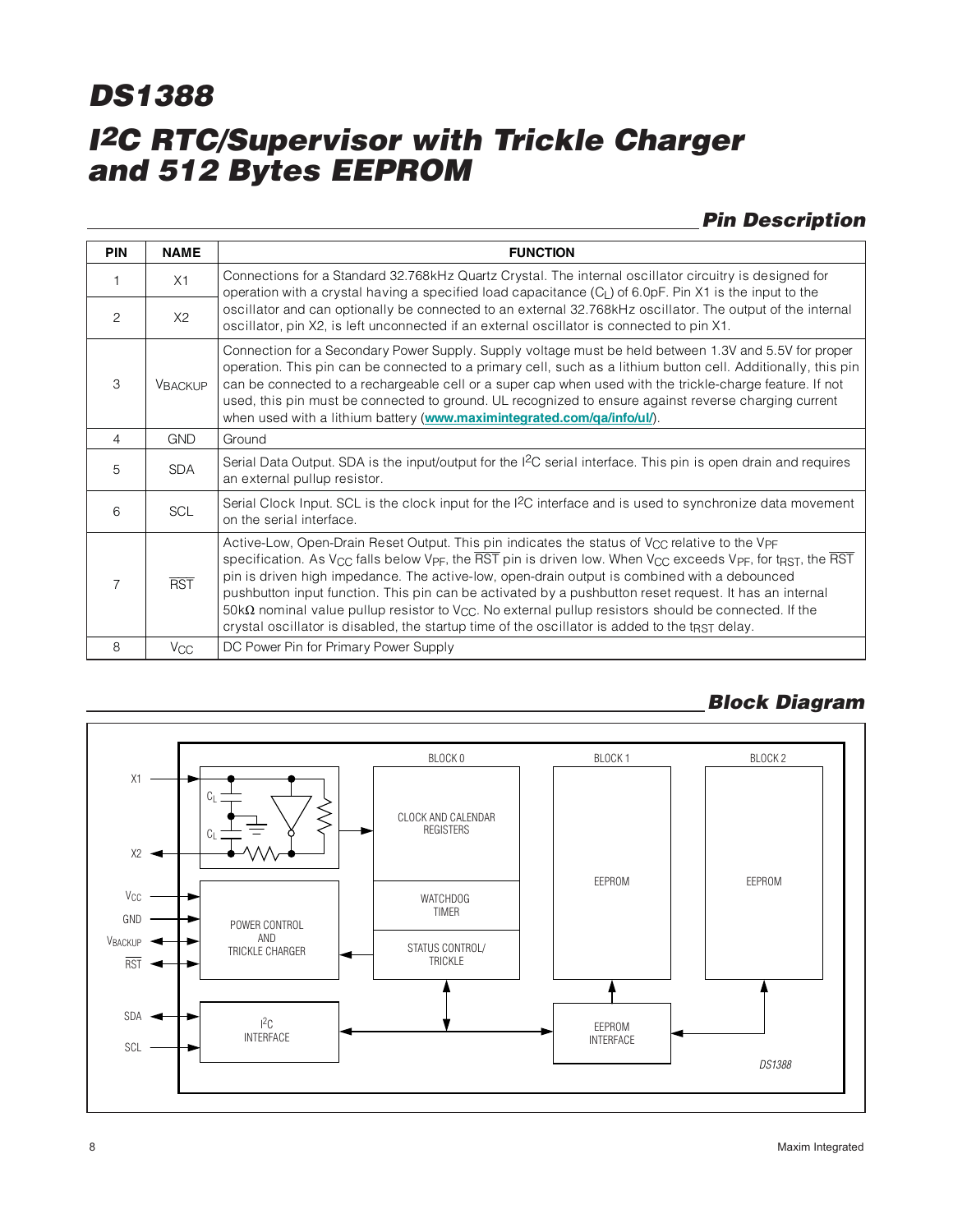# **I<sup>2</sup>C RTC/Supervisor with Trickle Charger and 512 Bytes EEPROM**

### **Detailed Description**

The DS1388 I<sup>2</sup>C RTC, supervisor, and EEPROM is a multifunction device that provides a clock/calendar, programmable watchdog timer, power-supply monitor with reset, and 512 bytes of EEPROM. The clock provides hundredths of seconds, seconds, minutes, and hours, and operates in 24-hour or 12-hour format with an AM/PM indicator. The calendar provides day, date, month, and year information. The date at the end of the month is automatically adjusted for months with fewer than 31 days, including corrections for leap year. A watchdog timer provides a reset for an unresponsive microprocessor. It is programmable in 10ms intervals from 0.01 to 99.99 seconds. A temperature-compensated voltage reference and comparator circuit monitors the status of  $V_{CC}$ . If a primary power failure is detected, the device automatically switches to the backup supply and drives the reset output to the active state. When V<sub>CC</sub> returns to nominal levels, the reset is held low for a period to allow the power supply and processor to stabilize. The device also has a pushbutton reset controller, which debounces a reset input signal. The device is accessed through an I2C serial interface.

#### **Operation**

The DS1388 operates as a slave device on the I<sup>2</sup>C bus. Access is obtained by implementing a START condition and providing a device identification code followed by data. Subsequent registers can be accessed sequentially until a STOP condition is executed. See the Block Diagram, which shows the main elements of the serial real-time clock.

### **Power Control**

The power-control function is provided by a precise, temperature-compensated voltage reference and a comparator circuit that monitors the  $V_{CC}$  level. The device is fully accessible and data can be written and read when  $V_{CC}$  is greater than V<sub>PF</sub>. However, when V<sub>CC</sub> falls below V<sub>PF</sub>, the internal clock registers are blocked from any access. If VPF is less than VBACKUP, the device power is switched from V<sub>CC</sub> to VBACKUP when V<sub>CC</sub> drops below V<sub>PF</sub>. If V<sub>PF</sub> is greater than VBACKUP, the device power is switched from  $V_{CC}$  to VBACKUP when V<sub>CC</sub> drops below VBACKUP. The registers are maintained from the VBACKUP source until VCC is returned to nominal levels (Table 1). After  $V_{CC}$ returns above VPF, read and write access is allowed after RST goes high (Figure 1).

On first application of power to the device, the time and date registers are set to 00/00/00 00 00:00:00 (DD/MM/YY DOW HH:MM:SS). The user should initialize all RTC registers to valid date and time settings.

#### **Table 1. Power Control**

| <b>SUPPLY CONDITION</b>                        | <b>READ/WRITE</b><br><b>ACCESS</b> | <b>POWERED</b><br>ΒY |
|------------------------------------------------|------------------------------------|----------------------|
| $V_{CC}$ < $V_{PF}$ , $V_{CC}$ < $V_{BACKPUP}$ | No                                 | <b>VBACKUP</b>       |
| $V_{CC}$ < $V_{PF}$ , $V_{CC}$ > $V_{BACKUP}$  | No                                 | V <sub>CC</sub>      |
| $V_{CC}$ > $V_{PF}$ , $V_{CC}$ < $V_{BACKUP}$  | Yes                                | V <sub>CC</sub>      |
| $V_{CC}$ > $V_{PF}$ , $V_{CC}$ > $V_{BACKUP}$  | Yes                                | Vcc                  |

# **Oscillator Circuit**

The DS1388 uses an external 32.768kHz crystal. The oscillator circuit does not require any external resistors or capacitors to operate. Table 2 specifies several crystal parameters for the external crystal. Using a crystal with the specified characteristics, the startup time is usually less than one second.

### **Table 2. Crystal Specifications\***

| <b>PARAMETER</b>     | <b>SYMBOL</b> | <b>MIN</b> | <b>TYP</b> | <b>MAX</b> | <b>UNITS</b> |
|----------------------|---------------|------------|------------|------------|--------------|
| Nominal<br>Frequency | fo            |            | 32.768     |            | kHz          |
| Series<br>Resistance | <b>ESR</b>    |            |            | 50         | $k\Omega$    |
| Load<br>Capacitance  | Uг            |            | 6          |            | рF           |

\*The crystal, traces, and crystal input pins should be isolated from RF generating signals. Refer to Application Note 58: Crystal Considerations for Dallas Real-Time Clocks for additional specifications.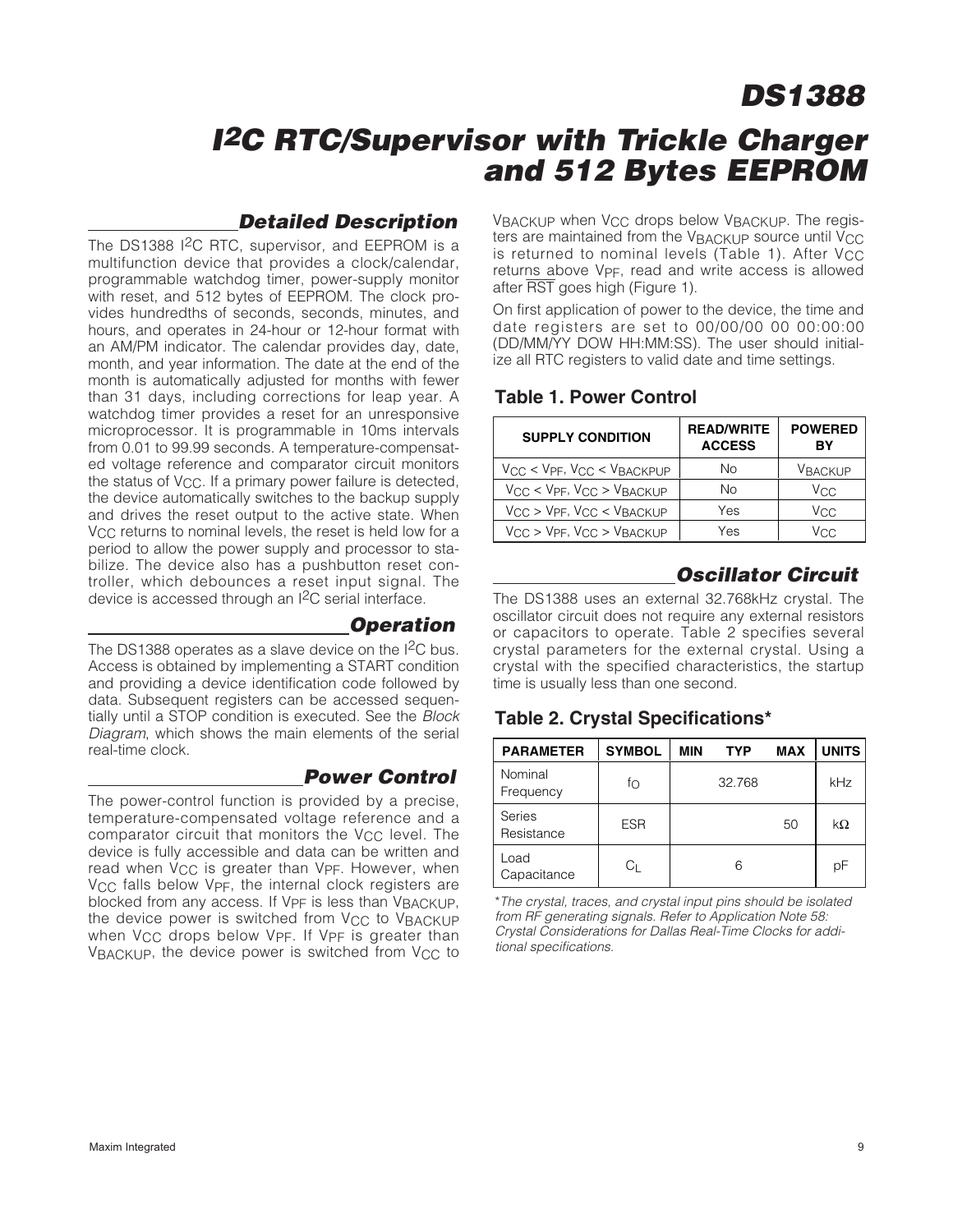

Figure 3. Layout Example

# **Clock Accuracy**

The accuracy of the clock is dependent upon the accuracy of the crystal and the accuracy of the match between the capacitive load of the oscillator circuit and the capacitive load for which the crystal was trimmed. Additional error is added by crystal frequency drift caused by temperature shifts. External circuit noise coupled into the oscillator circuit can result in the clock running fast. Figure 3 shows a typical PC board layout for isolation of the crystal and oscillator from noise. Refer to Application Note 58: Crystal Considerations with Dallas Real-Time Clocks for detailed information.

#### **Address Map**

Figure 4 shows the address map for the DS1388. The memory map is divided into three blocks. The memory block accessed is determined by the value of the block address bits in the slave address byte. The timekeeping registers reside in block 0h. During a multibyte access of the timekeeping registers, when the internal address pointer reaches 0Ch, it wraps around to location 00h. On an I2C START or address pointer incrementing to location 00h, the current time is transferred to a second set of registers. The time information is read from these secondary registers, while the clock may continue to run. This eliminates the need to reread the registers in case the main registers update during a

read. The EEPROM is divided into two 256-byte blocks located in blocks 1h and 2h. During a multibyte read of the EEPROM registers, when the internal address pointer reaches FFh, it wraps around to location 00h of the block of EEPROM specified in the block address. During a multibyte write of the EEPROM registers, when the internal address pointer reaches the end of the current 8-byte EEPROM page, it wraps around to the beginning of the EEPROM page. See the Write Operation section for details.

To avoid rollover issues when writing to the time and date registers, all registers should be written before the hundredths-of-seconds register reaches 99 (BCD).

# **Hundredths-of-Seconds Generator**

The hundredths-of-seconds generator circuit shown in the Block Diagram is a state machine that divides the incoming frequency (4096Hz) by 41 for 24 cycles and 40 for 1 cycle. This produces a 100Hz output that is slightly off during the short term, and is exactly correct every 250ms. The divide ratio is given by:

Ratio =  $[41 \times 24 + 40 \times 1]/25 = 40.96$ 

Thus, the long-term average frequency output is exactly 100Hz.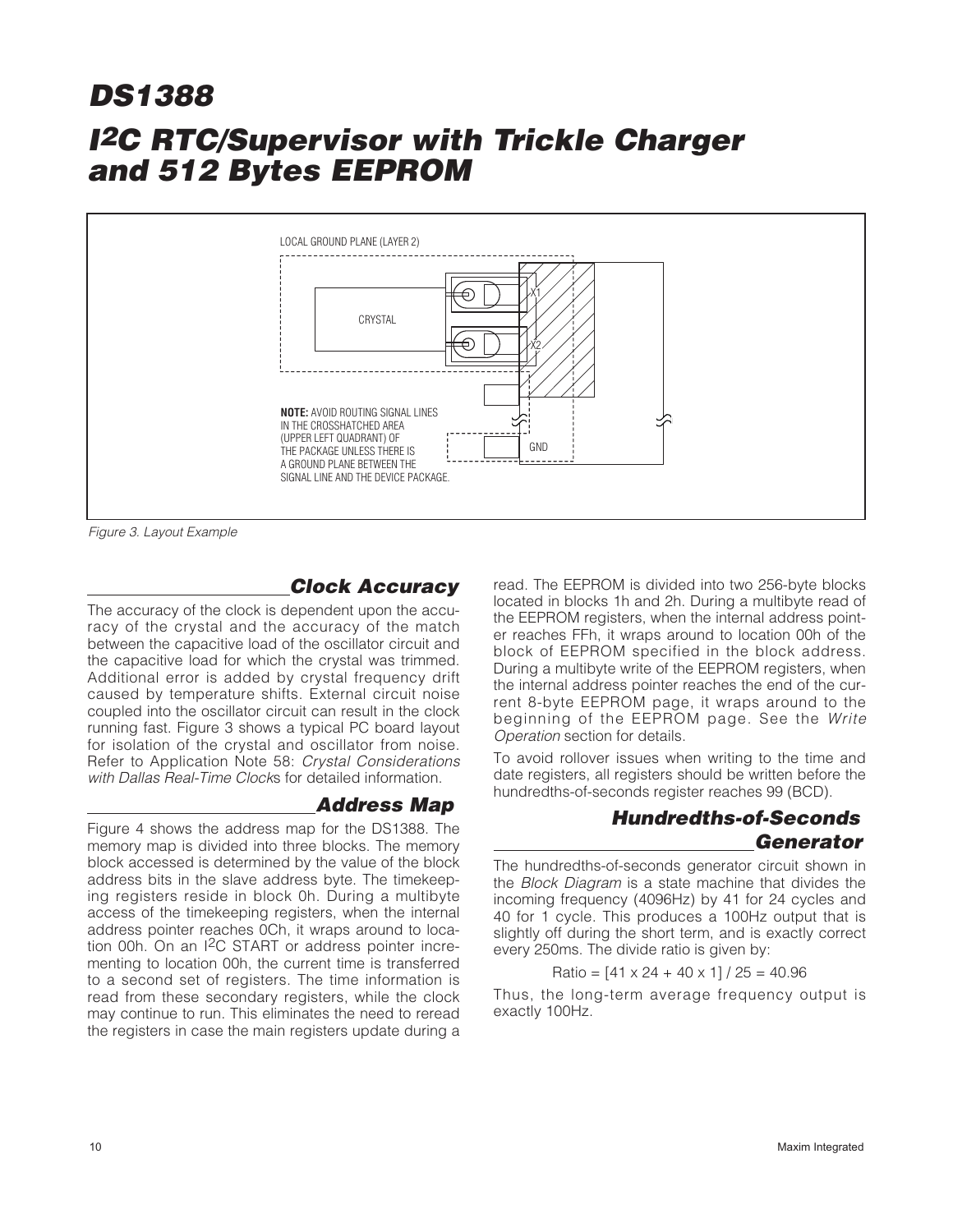# **I<sup>2</sup>C RTC/Supervisor with Trickle Charger and 512 Bytes EEPROM**

|                | <b>ADDRESS</b> | BIT <sub>7</sub>     | BIT <sub>6</sub>           | BIT <sub>5</sub>              | BIT <sub>4</sub>   | BIT <sub>3</sub>        | BIT <sub>2</sub>               | BIT <sub>1</sub>         | BIT <sub>0</sub>    | <b>FUNCTION</b>                                          | <b>RANGE</b> |
|----------------|----------------|----------------------|----------------------------|-------------------------------|--------------------|-------------------------|--------------------------------|--------------------------|---------------------|----------------------------------------------------------|--------------|
| <b>BLK</b>     | <b>WORD</b>    |                      |                            |                               |                    |                         |                                |                          |                     |                                                          |              |
| 0h             | 00h            | <b>Tenth Seconds</b> |                            |                               |                    | Hundredths of Seconds   |                                | Hundredths of<br>Seconds | $00 - 99$           |                                                          |              |
| 0h             | 01h            | $\mathbf{O}$         |                            | 10 Seconds                    |                    |                         |                                | Seconds                  |                     | Seconds                                                  | $00 - 59$    |
| 0h             | 02h            | $\overline{0}$       |                            | 10 Minutes                    |                    |                         |                                | <b>Minutes</b>           |                     | <b>Minutes</b>                                           | $00 - 59$    |
| Oh             | 03h            | 0                    | $12\sqrt{24}$              | $\overline{AM}/$<br><b>PM</b> | 10 Hour<br>10 Hour | Hours                   |                                |                          | Hours               | $1 - 12 +$<br>$\overline{AM}/\overline{PM}$<br>$00 - 23$ |              |
| 0h             | 04h            | $\overline{0}$       | $\Omega$                   | $\Omega$                      | $\Omega$           | X                       |                                | Day                      |                     | Day                                                      | $01 - 07$    |
| 0h             | 05h            | 0                    | $\mathbf{0}$               |                               | 10 Date            |                         |                                | Date                     |                     | Date                                                     | $01 - 31$    |
| 0h             | 06h            | $\overline{0}$       | $\mathbf{0}$               | Χ                             | 10<br>Month        |                         |                                | Month                    |                     | Month                                                    | $01 - 12$    |
| 0h             | 07h            |                      |                            | 10 Year                       |                    | Year                    |                                |                          | Year                | $00 - 99$                                                |              |
| 0h             | 08h            |                      | Watchdog Tenths of Seconds |                               |                    |                         | Watchdog Hundredths of Seconds |                          |                     | Watchdog<br>Hundredth<br>Seconds                         | $00 - 99$    |
| 0h             | 09h            |                      | Watchdog Ten Seconds       |                               |                    | <b>Watchdog Seconds</b> |                                |                          | Watchdog<br>Seconds | $00 - 99$                                                |              |
| 0h             | 0Ah            | TCS3                 | TCS2                       | TCS1                          | <b>TCS0</b>        | DS <sub>1</sub>         | DS <sub>0</sub>                | ROUT1                    | <b>ROUTO</b>        | Trickle Charger                                          |              |
| 0h             | 0Bh            | <b>OSF</b>           | WF                         | $\mathbf 0$                   | $\overline{0}$     | $\overline{0}$          | 0                              | $\Omega$                 | $\overline{0}$      | Flag                                                     |              |
| 0h             | 0Ch            | <b>EOSC</b>          | $\mathbf 0$                | $\overline{0}$                | $\overline{0}$     | $\Omega$                | 0                              | <b>WDE</b>               | WD/RST              | Control                                                  |              |
| 1 <sub>h</sub> | 00-FFh         |                      | 256 x 8 EEPROM             |                               |                    |                         |                                |                          |                     | <b>EEPROM</b>                                            | 00-FFh       |
| 2h             | 00-FFh         |                      |                            |                               |                    | $256 \times 8$ EEPROM   |                                |                          |                     | <b>EEPROM</b>                                            | 00-FFh       |

Figure 4. Address Map

**Note:** Unless otherwise specified, the state of the registers is not defined when power (V<sub>CC</sub> and VBACKUP) is first applied.

 $X = General-purpose read/write bit.$ 

0 = Always reads as a zero.

### **Clock and Calendar**

The time and calendar information is obtained by reading the appropriate register bytes. Figure 4 illustrates the RTC registers. The time and calendar are set or initialized by writing the appropriate register bytes. The contents of the time and calendar registers are in the binary-coded decimal (BCD) format. The end of the month date is automatically adjusted for months with fewer than 31 days, including corrections for leap years through 2099. The day-of-week register increments at midnight. Values that correspond to the day-of-week are user-defined but must be sequential (i.e., if 1 equals Sunday, then 2 equals Monday, and so on). Illogical time and date entries result in undefined operation. The DS1388 can be run in either 12-hour or 24 hour mode. Bit 6 of the hours register is defined as the 12- or 24-hour mode-select bit. When high, the 12-hour mode is selected. In the 12-hour mode, bit 5 is the AM/PM bit with logic-high being PM. In the 24-hour mode, bit 5 is the 20-hour bit (20–23 hours). Changing the  $12\sqrt{24}$  bit requires that the hours data be re-entered in the proper format.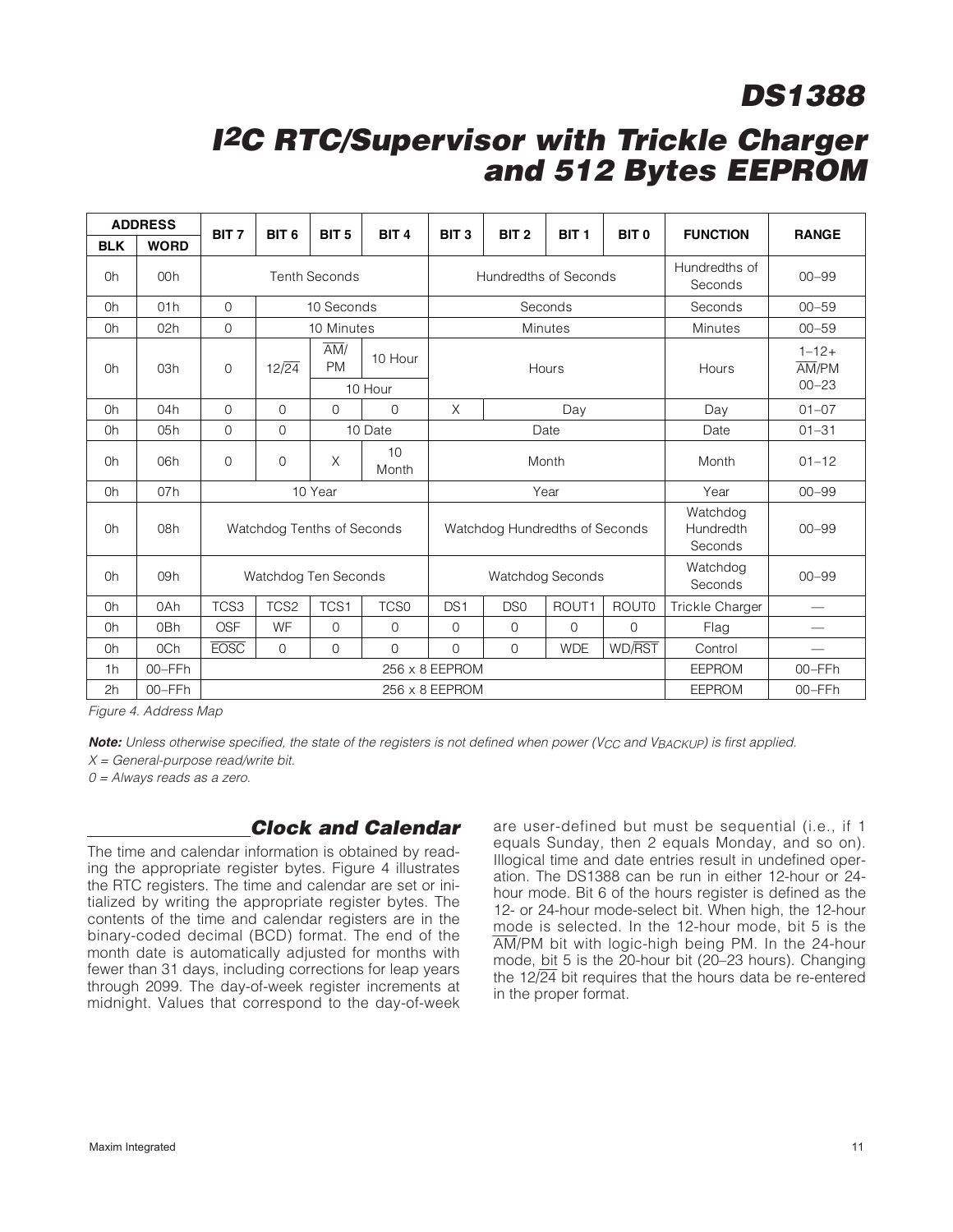### **Watchdog Alarm Counter**

The contents of the watchdog alarm counter, which is a separate two-byte BCD down counter, are accessed in the address range 08h–09h in block 0h. It is programmable in 10ms intervals from 0.01 to 99.99 seconds. When this counter is written, both the counter and a seed register are loaded with the desired value. When the counter is to be reloaded, it uses the value in the seed register. When the counter is read, the current counter value is latched into a register, which is output on the serial data line and the watchdog counter reloads the seed value.

If the counter is not needed, it can be disabled and used as a 16-bit cache of battery-backed RAM by setting the WDE bit in the control register to logic 0. If all 16 bits of the watchdog alarm counter are written to a zero when  $WDE = 1$ , the counter is disabled and the WF bit is not set.

When the WDE bit in the control register is set to a logic 1 and a non-zero value is written into the watchdog registers, the watchdog alarm counter decrements every 1/100 second, until it reaches zero. At this point, the WF bit in the flag register is set. If  $WD/RST = 1$ , the RST pin is pulsed low for  $t_{RST}$  and access to the DS1388 is inhibited. At the end of t<sub>RST</sub>, the RST pin becomes high impedance, and read/write access to the DS1388 is enabled. The WF flag remains set until cleared by writing WF to logic 0. The watchdog alarm counter can be reloaded and restarted before the counter reaches zero by reading or writing any of the watchdog alarm counter registers.

The WF flag and WDE bit must be set to zero before writing the watchdog registers. After writing the watchdog registers, WDE must be set to one to enable the watchdog.

#### **Power-Up/Down, Reset, and Pushbutton Reset Functions**

A precision temperature-compensated reference and comparator circuit monitors the status of  $V_{CC}$ . When an out-of-tolerance condition occurs, an internal power-fail signal is generated that blocks read/write access to the device and forces the  $\overline{\text{RST}}$  pin low. When V<sub>CC</sub> returns to an in-tolerance condition, the internal power-fail signal is held active for t<sub>RST</sub> to allow the power supply to stabilize, and the RST pin is held low. If the **EOSC** bit is set to a logic 1 (to disable the oscillator in battery-backup mode), the internal power-fail signal and the RST pin are kept active for t<sub>RST</sub> plus the oscillator startup time.

Access is inhibited whenever RST is low.

The DS1388 provides for a pushbutton switch to be connected to the RST output pin. When the DS1388 is not in a reset cycle, it continuously monitors the RST signal for a low-going edge. If an edge is detected, the part debounces the switch by pulling the RST pin low and inhibits read/write access. After the internal timer has expired, the part continues to monitor the RST line. If the line is still low, it continues to monitor the line looking for a rising edge. Upon detecting release, the part forces the RST pin low and holds it low for tRST.

### **Special-Purpose Registers**

The DS1388 has three additional registers (control, flag, and trickle charger) that control the real-time clock, watchdog, and trickle charger.

#### **Flag Register (00Bh)**

**Bit 7: Oscillator Stop Flag (OSF).** A logic 1 in this bit indicates that the oscillator has stopped or was stopped for some period of time and may be used to judge the validity of the clock and calendar data. This bit is edge triggered and is set to logic 1 when the internal circuitry senses the oscillator has transitioned from a normal run state to a STOP condition. The following are examples of conditions that can cause the OSF bit to be set:

- 1) The first time power is applied.
- 2) The voltage present on both V<sub>CC</sub> and VBACKUP are insufficient to support oscillation.
- 3) The EOSC bit is turned off.
- 4) External influences on the crystal (i.e., noise, leakage, etc.).

This bit remains at logic 1 until written to logic 0. This bit can only be written to logic 0. Attempting to write OSF to logic 1 leaves the value unchanged.

**Bit 6: Watchdog Alarm Flag (WF).** A logic 1 in this bit indicates that the watchdog counter reached zero. If WDE and WD/RST are set to 1, the RST pin pulses low for t<sub>RST</sub> when the watchdog counter reaches zero and sets  $WF = 1$ . At the completion of the pulse, the WF bit remains set to logic 1. Writing this bit to logic 0 clears the WF flag. This bit can only be written to logic 0. Attempting to write logic 1 leaves the value unchanged.

**Bits 5 to 0:** These bits read as zero and cannot be modified.

# **Flag Register (00Bh)**

| BIT <sub>7</sub> | BIT <sub>6</sub> | DIT E<br>ы<br>. ರ | BIT <sub>4</sub> | BIT <sub>3</sub> | BIT <sub>2</sub> | BIT 1 | BIT <sub>0</sub> |
|------------------|------------------|-------------------|------------------|------------------|------------------|-------|------------------|
| OSF              | WE<br>, , ,      |                   |                  |                  |                  |       |                  |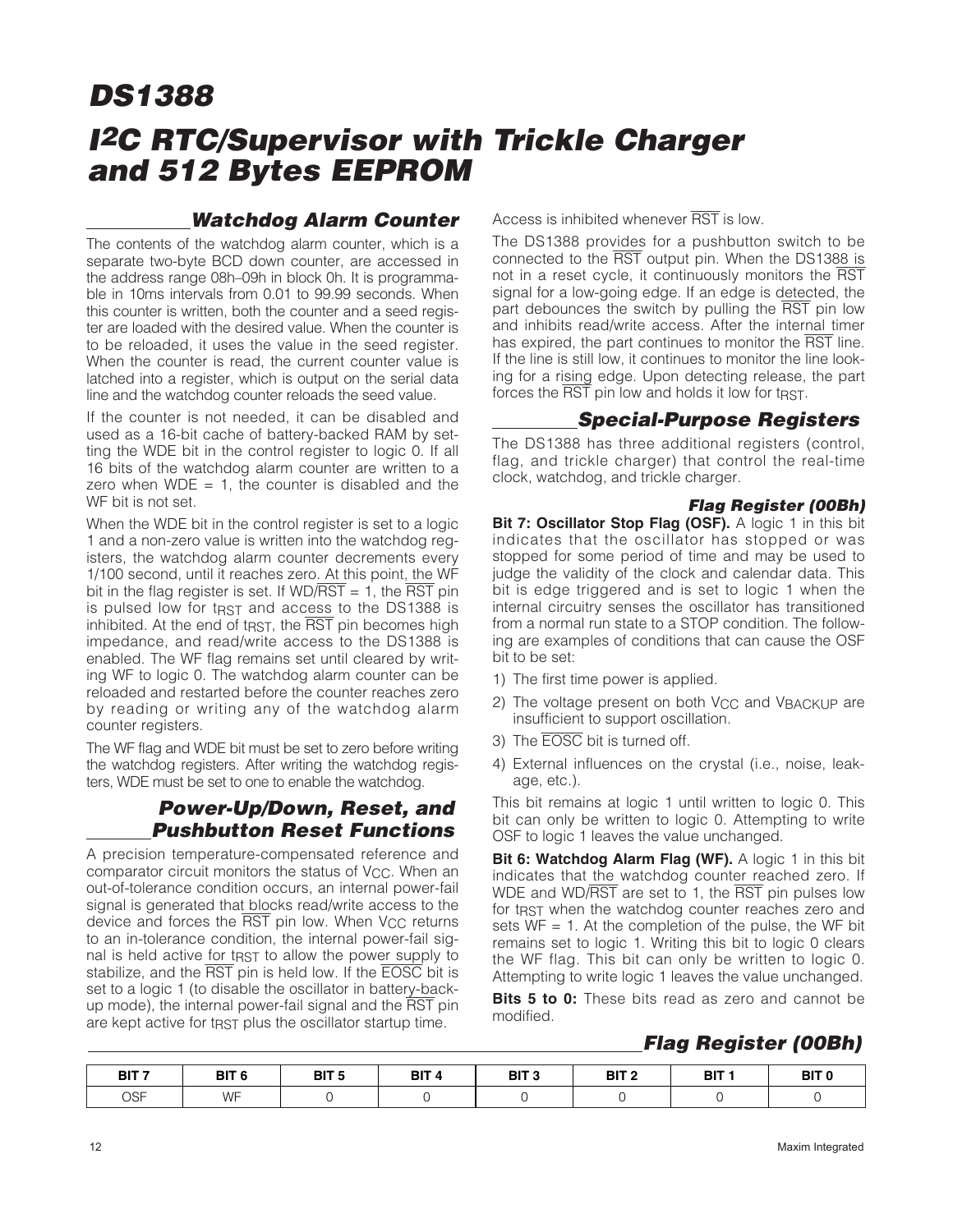# **I<sup>2</sup>C RTC/Supervisor with Trickle Charger and 512 Bytes EEPROM**

#### **Control Register (00Ch)**

| דום<br>ы                   | י דומ<br>וס<br>$\sim$ | DIT E<br>ы<br>- 1 | <b>BIT</b> | DIT C<br>DІ<br>× | י דום<br>ы | <b>BIT</b> | <b>BIT</b><br>--- |
|----------------------------|-----------------------|-------------------|------------|------------------|------------|------------|-------------------|
| $- - - - -$<br><b>EOSC</b> |                       |                   |            |                  |            | <b>WDE</b> | WD/RST            |

#### **Control Register (00Ch)**

**Bit 7: Enable Oscillator (EOSC).** When set to logic 0, the oscillator is started. When set to logic 1, the oscillator is stopped when the DS1388 switches to battery power. This setting can be used to conserve battery power when timekeeping operation is not required. This bit is cleared (logic 0) when power is first applied. When the DS1388 is powered by  $V_{CC}$ , the oscillator is always on regardless of the status of the EOSC bit. The clock can be halted whenever the timekeeping functions are not required, which minimizes VBAT current (IBACKUPDR).

**Bits 6 to 2:** These bits read as zero and cannot be modified.

**Bit 1: Watchdog Enable (WDE).** When set to logic one, the watchdog counter is enabled. When set to logic 0, the watchdog counter is disabled, and the two registers can be used as NV RAM. This bit is cleared (logic 0) when power is first applied.

**Bit 0: Watchdog Reset (WD/RST).** This bit enables the watchdog alarm output to drive the RST pin. When the WD/RST bit is set to logic 1, RST pulses low for tRST if  $WDE = 1$  and the watchdog counter reaches zero. When the WD/RST bit is set to logic 0, the RST pin is not driven by the watchdog alarm; only the watchdog flag bit (WF) in the flag register is set to logic 1. This bit is logic 0 when power is first applied.

#### **Trickle-Charge Register (00Ah)**

The simplified schematic of Figure 5 shows the basic components of the trickle charger. The trickle-charge

select (TCS) bits (bits 4–7) control the selection of the trickle charger. To prevent accidental enabling, only a pattern on 1010 enables the trickle charger. All other patterns disable it. The trickle charger is disabled when power is first applied. The diode-select (DS) bits (bits 2 and 3) select whether or not a diode is connected between V<sub>CC</sub> and V<sub>BACKUP</sub>. If DS is 01, no diode is selected, yet if DS is 10, a diode is selected. The ROUT bits (bits 0 and 1) select the value of the resistor connected between V<sub>CC</sub> and V<sub>BACKUP</sub>. Table 3 shows the resistor selected by the resistor select (ROUT) bits and the diode selected by the diode-select (DS) bits.

**Warning:** The ROUT value of 250Ω must not be selected whenever V<sub>CC</sub> is greater than 3.63V.

The user determines the diode and resistor selection according to the maximum current desired for battery or super cap charging. The maximum charging current can be calculated as illustrated in the following example. Assume that a system power supply of 3.3V is applied to V<sub>CC</sub> and a super cap is connected to VBACKUP. Also, assume that the trickle charger has been enabled with a diode and resistor R2 between V<sub>CC</sub> and V<sub>BACKUP</sub>. The maximum current I<sub>MAX</sub> would be calculated as follows:

 $I_{MAX}$  = (3.3V - diode drop) / R2  $\approx$  (3.3V - 0.7V) / 2k $\Omega \approx$ 1.3mA

As the super cap charges, the voltage drop between V<sub>CC</sub> and V<sub>BACKUP</sub> decreases and therefore the charge current decreases.

| TCS3 | TCS2     | TCS1 | <b>TCS0</b> | DS <sub>1</sub> | <b>DS0</b> | <b>ROUT1</b> | <b>ROUTO</b> | <b>FUNCTION</b>                 |
|------|----------|------|-------------|-----------------|------------|--------------|--------------|---------------------------------|
| X    | X        | X    | X           | $\Omega$        | $\Omega$   | X            | X            | Disabled                        |
| X    | X        | X    | X           |                 |            | X            | X            | <b>Disabled</b>                 |
| Χ    | X        | X    | X           | X               | X          | $\Omega$     | $\Omega$     | Disabled                        |
|      | $\Omega$ |      | $\Omega$    | $\Omega$        |            |              |              | No diode, 250Ω resistor         |
|      | $\Omega$ |      | 0           |                 | $\Omega$   | $\Omega$     |              | One diode, $250\Omega$ resistor |
|      | $\Omega$ |      | $\Omega$    | $\Omega$        |            |              | $\Omega$     | No diode, 2kΩ resistor          |
|      | $\Omega$ |      | $\Omega$    |                 | $\Omega$   |              | $\Omega$     | One diode, $2k\Omega$ resistor  |
|      | $\Omega$ |      | $\Omega$    | $\Omega$        |            |              |              | No diode, $4kΩ$ resistor        |
|      | $\Omega$ |      | $\Omega$    |                 | $\Omega$   |              |              | One diode, $4k\Omega$ resistor  |
|      | $\Omega$ | O    | 0           | $\Omega$        | $\Omega$   |              | $\Omega$     | Initial default value-disabled  |

#### **Table 3. Trickle-Charge Register**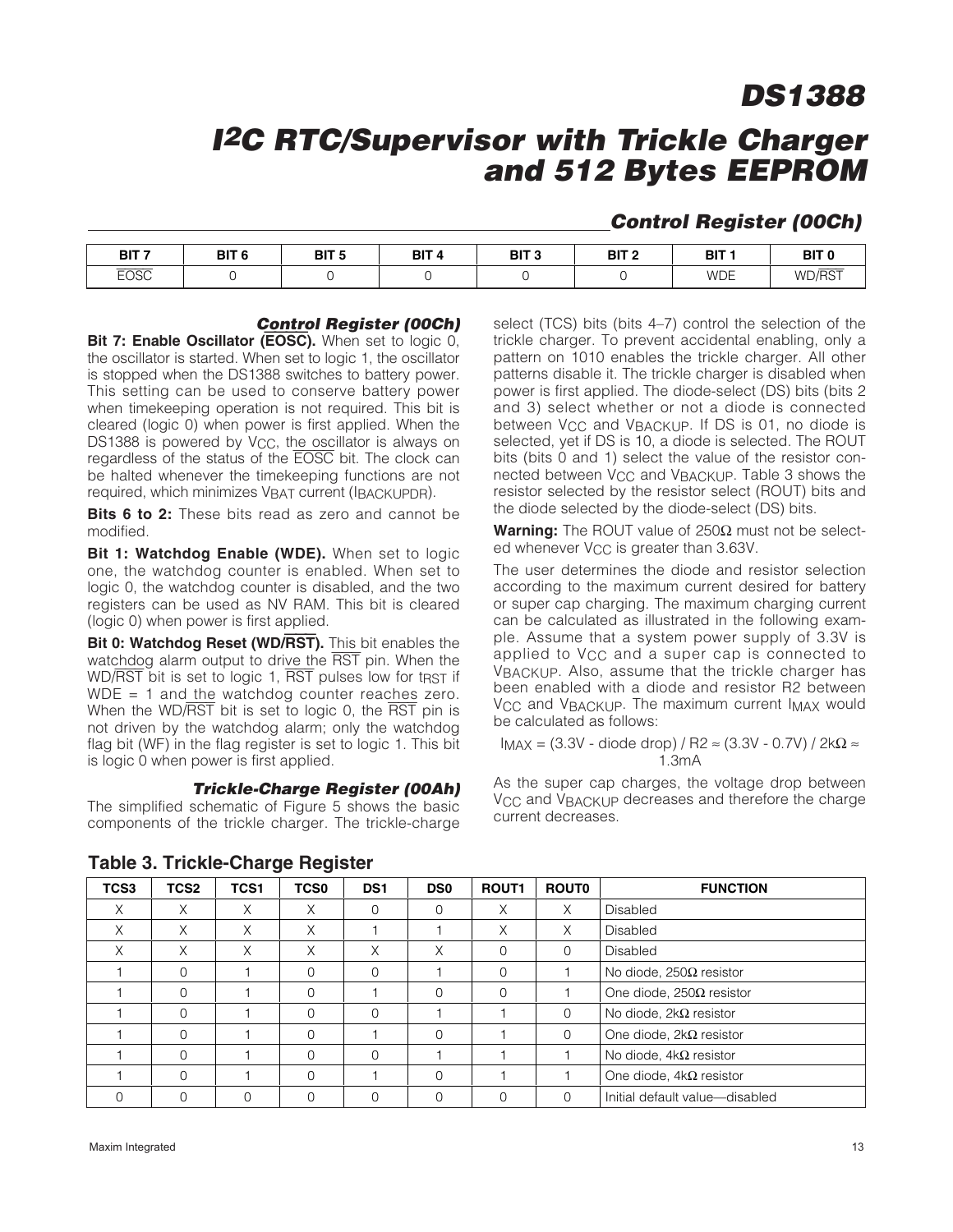

Figure 5. Programmable Trickle Charger

#### **EEPROM**

The DS1388 provides 512 bytes of EEPROM organized into two blocks of 256 bytes. Each 256-byte block is divided into 32 pages consisting of 8 bytes per page. The EEPROM can be written one page at a time. Page write operations are limited to writing bytes within a single physical page, regardless of the number of bytes actually being written. Physical page boundaries start at addresses that are integer multiples of the page size (8 bytes) and end at addresses that are integer multiples of [page size -1]. For example, page 0 contains word addresses 00h to 07h. Similarly, page 1 contains word addresses 08h to 0Fh. If a page write command attempts to write across a physical page boundary, the result is that the data wraps around to the beginning of the current page (overwriting data previously stored there), instead of being written to the next page as might be expected. Therefore, it is necessary for the application software to prevent page write operations that would attempt to cross a page boundary.

### **I2C Serial Data Bus**

The DS1388 supports a bidirectional I<sup>2</sup>C bus and data transmission protocol. A device that sends data onto the bus is defined as a transmitter and a device receiving data is defined as a receiver. The device that controls the message is called a master. The devices that are controlled by the master are slaves. The bus must be controlled by a master device that generates the serial clock (SCL), controls the bus access, and generates the START and STOP conditions. The DS1388 operates as a slave on the I2C bus. Connections to the bus are made through the open-drain I/O lines SDA and SCL. Within the bus specifications, a standard mode (100kHz maximum clock rate) and a fast mode (400kHz maximum clock rate) are defined. The DS1388 works in both modes.

The following bus protocol has been defined (Figure 6):

- Data transfer can be initiated only when the bus is not busy.
- During data transfer, the data line must remain stable whenever the clock line is high. Changes in the data line while the clock line is high will be interpreted as control signals.

Accordingly, the following bus conditions have been defined:

**Bus not busy:** Both data and clock lines remain high.

**Start data transfer:** A change in the state of the data line from high to low, while the clock line is high, defines a START condition.

**Stop data transfer:** A change in the state of the data line from low to high, while the clock line is high, defines a STOP condition.

**Data valid:** The state of the data line represents valid data when, after a START condition, the data line is stable for the duration of the high period of the clock signal. The data on the line must be changed during the low period of the clock signal. There is one clock pulse per bit of data.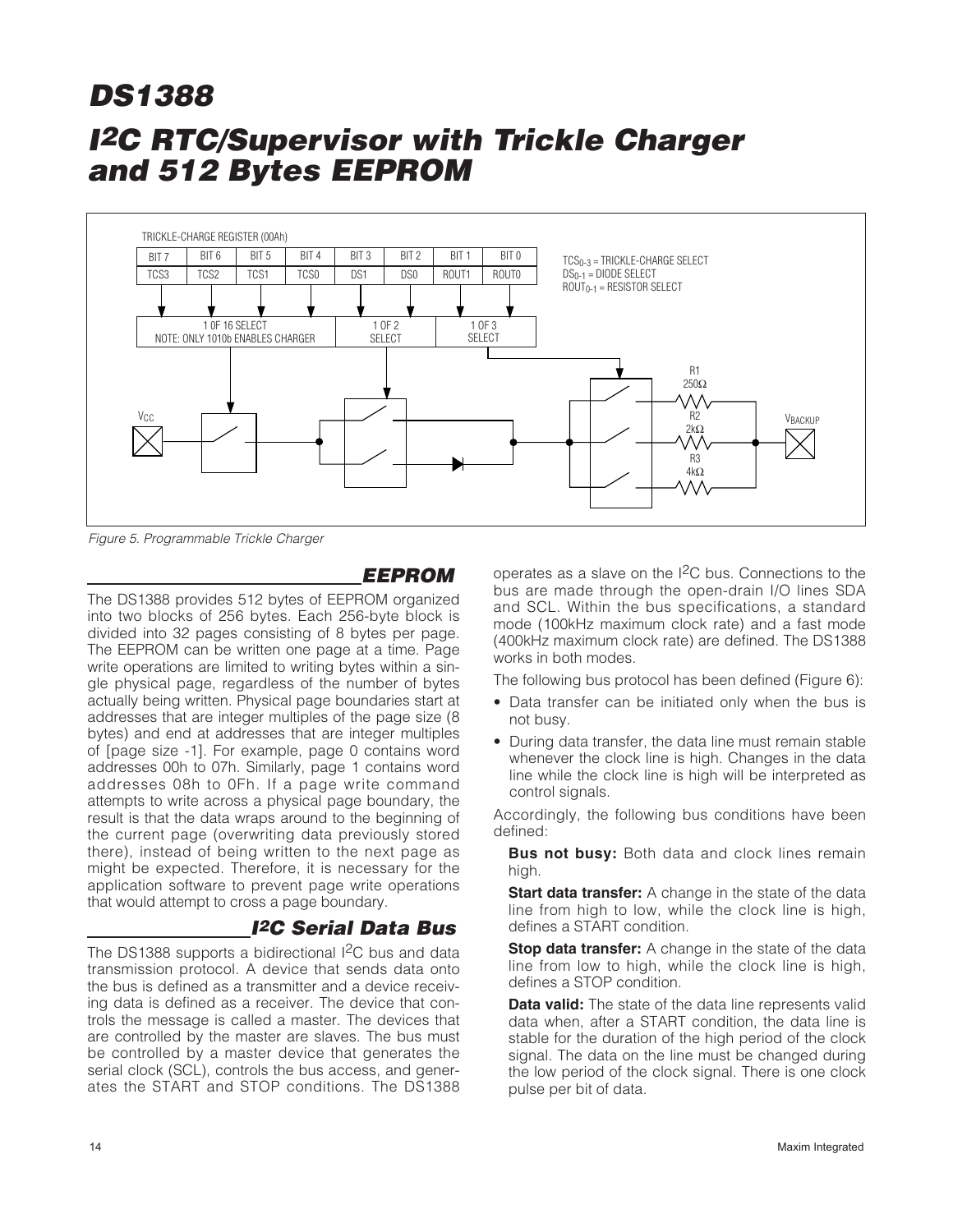# **I<sup>2</sup>C RTC/Supervisor with Trickle Charger and 512 Bytes EEPROM**

Each data transfer is initiated with a START condition and terminated with a STOP condition. The number of data bytes transferred between the START and the STOP conditions is not limited, and is determined by the master device. The information is transferred byte-wise and each receiver acknowledges with a ninth bit.

**Acknowledge:** Each receiving device, when addressed, is obliged to generate an acknowledge (ACK) after the reception of each byte. The master device must generate an extra clock pulse, which is associated with this acknowledge bit. The DS1388 does not generate any acknowledge bits if access to the EEPROM is attempted during an internal programming cycle.

A device that acknowledges must pull down the SDA line during the acknowledge clock pulse in such a way that the SDA line is stable low during the high period of the acknowledge-related clock pulse. Of course, setup and hold times must be taken into account. A master must signal an end of data to the slave by generating a not-acknowledge (NACK) bit on the last byte that has been clocked out of the slave. In this case, the slave must leave the data line high to enable the master to generate the STOP condition.

Figures 7 and 8 detail how data transfer is accomplished on the I2C bus. Depending upon the state of the  $R/\overline{W}$  bit, two types of data transfer are possible:

**Data transfer from a master transmitter to a slave receiver.** The first byte transmitted by the master is the slave address. Next follows a number of data bytes. The slave returns an acknowledge bit after each received byte. Data are transferred with the most significant bit (MSB) first.

**Data transfer from a slave transmitter to a master receiver.** The first byte (the slave address) is transmitted by the master. The slave then returns an acknowledge bit. Next follows a number of data bytes transmitted by the slave to the master. The master returns an acknowledge bit after all received bytes other than the last byte. At the end of the last received byte, a NACK is returned.

The master device generates all the serial clock pulses and the START and STOP conditions. A transfer is ended with a STOP condition or with a repeated START condition. Since a repeated START condition is also the beginning of the next serial transfer, the bus is not released. Data are transferred with the most significant bit (MSB) first.



Figure 6. I<sup>2</sup>C Data Transfer Overview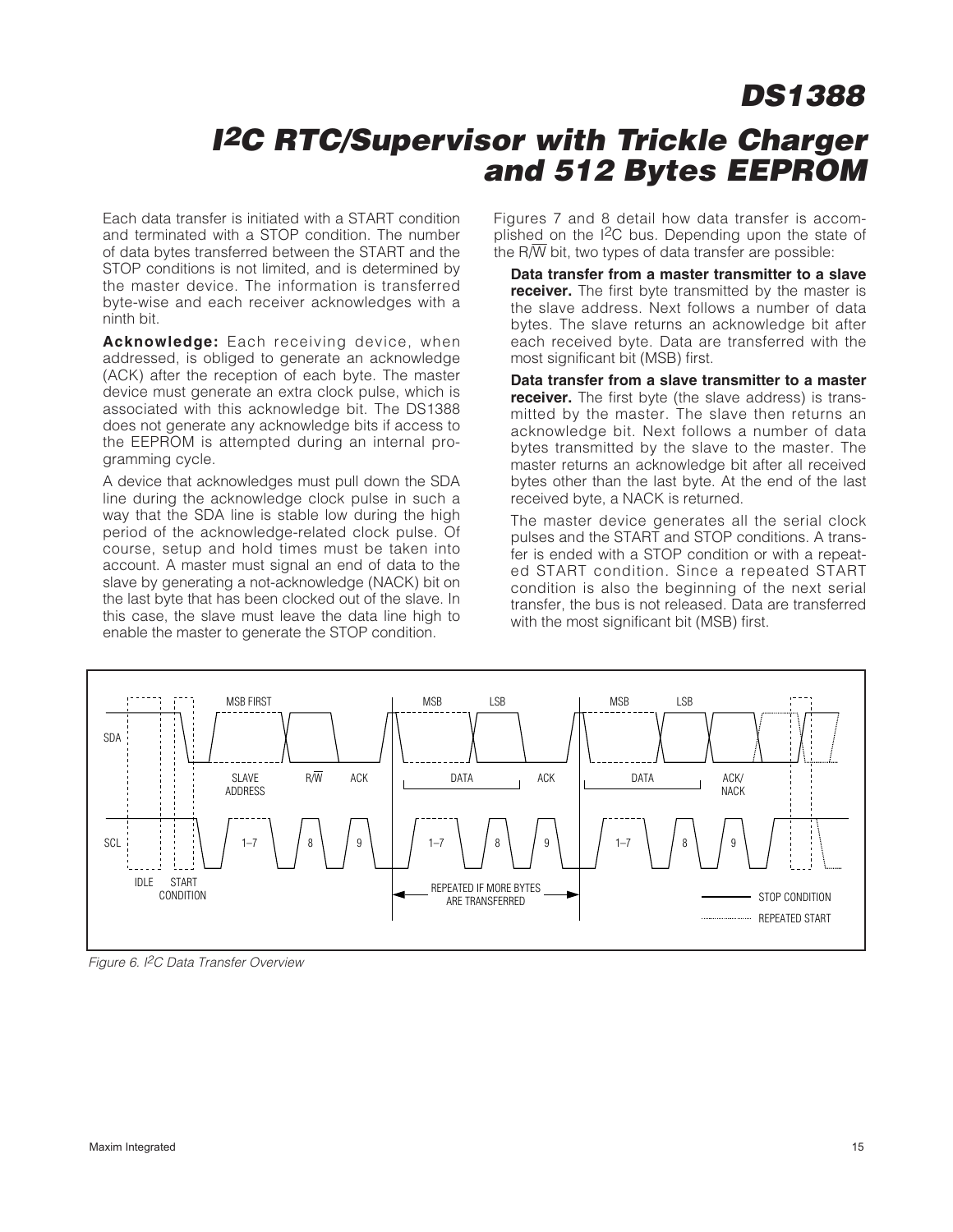### **Device Addressing**

The slave address byte is the first byte received following the START condition from the master device. The slave address byte consists of a 4-bit control code. For the DS1388, this is set as 1101 binary for read and write operations. The next three bits of the slave address byte are the block select bits (B2, B1, B0). B2 is always logic 0 for the DS1388. These bits are used by the master device to select which of the three blocks in the memory map are to be accessed. These bits are the three most significant bits of the word address. The last bit of the slave address byte defines the operation to be performed. When set to 1, a read operation is selected; when set to 0, a write operation is selected.

#### **Write Operation**

#### **Slave Receiver Mode (Write Mode)**

Following the START condition from the master, the device code (4 bits); the block address (3 bits); and the R/W bit, which is logic-low, is placed onto the bus by the master transmitter. This indicates to the DS1388 that a byte with a word address follows after the DS1388 has generated an acknowledge bit during the ninth clock cycle. The next byte transmitted by the master is the word address and will set the internal address pointer of the DS1388, with the DS1388 acknowledging the transfer on the ninth clock cycle. The master device can then transmit zero or more bytes of data, with the DS1388 acknowledging the transfer on the ninth clock cycle. The master generates a STOP condition to terminate the data write.

#### **Byte Write**

The write-slave address byte and word address are transmitted to the DS1388 as described in the Slave Receiver Mode section. The master transmits one data byte, with the DS1388 acknowledging the transfer on the ninth clock cycle. The master then generates a STOP condition to terminate the data write. This initiates the internal write cycle, and, if the write was to the EEPROM, the DS1388 does not generate acknowledge signals during the internal EEPROM write cycle.

#### **EEPROM Page Write**

The write-slave address byte, word address, and the first data byte are transmitted to the DS1388 in the same way as in a byte write. But instead of generating a STOP condition, the master transmits up to 8 data bytes to the DS1388, which are temporarily stored in the on-chip page buffer and are written into the memory after the master has transmitted a STOP condition. Data bytes within the page that are not written remain unchanged. The internal address pointer automatically increments after each byte is written.

If the master should transmit more than 8 data bytes prior to generating the STOP condition, the address pointer rolls over and the previously received data is overwritten. As with the byte write operation, once the STOP condition is received an internal write cycle begins.

#### **RTC Multibyte Write**

Writing multiple bytes to the RTC works much the same way as the EEPROM page write, except that the entire contents of block 0h can be written at once. The 8-byte page size limitation does not apply to the block 0. If the master should transmit more bytes than exists in block 0 prior to generating the STOP condition, the internal address pointer rolls over and the previously received data is overwritten. As with the byte write operation, once the STOP condition is received an internal write cycle begins.

#### **Slave Address Byte**

| BIT <sub>7</sub> | BIT <sub>6</sub> | BIT <sub>5</sub> | BIT <sub>4</sub> | BIT <sub>3</sub>     | BIT <sub>2</sub> | <b>BIT</b> | BIT <sub>0</sub> |
|------------------|------------------|------------------|------------------|----------------------|------------------|------------|------------------|
|                  |                  |                  |                  | D <sub>0</sub><br>DZ | <b>B1</b>        | <b>BC</b>  | $R/\overline{W}$ |

| <b>OPERATION</b>            | <b>CONTROL CODE</b> | <b>BLOCK SELECT</b> | $R/\overline{W}$ |
|-----------------------------|---------------------|---------------------|------------------|
| Read Clock                  | 1101                | 000                 |                  |
| Write Clock                 | 1101                | 000                 |                  |
| Read Lower Block of EEPROM  | 1101                | 001                 |                  |
| Write Lower Block of EEPROM | 1101                | 001                 |                  |
| Read Upper Block of EEPROM  | 1101                | 010                 |                  |
| Write Upper Block of EEPROM | 1101                | 010                 |                  |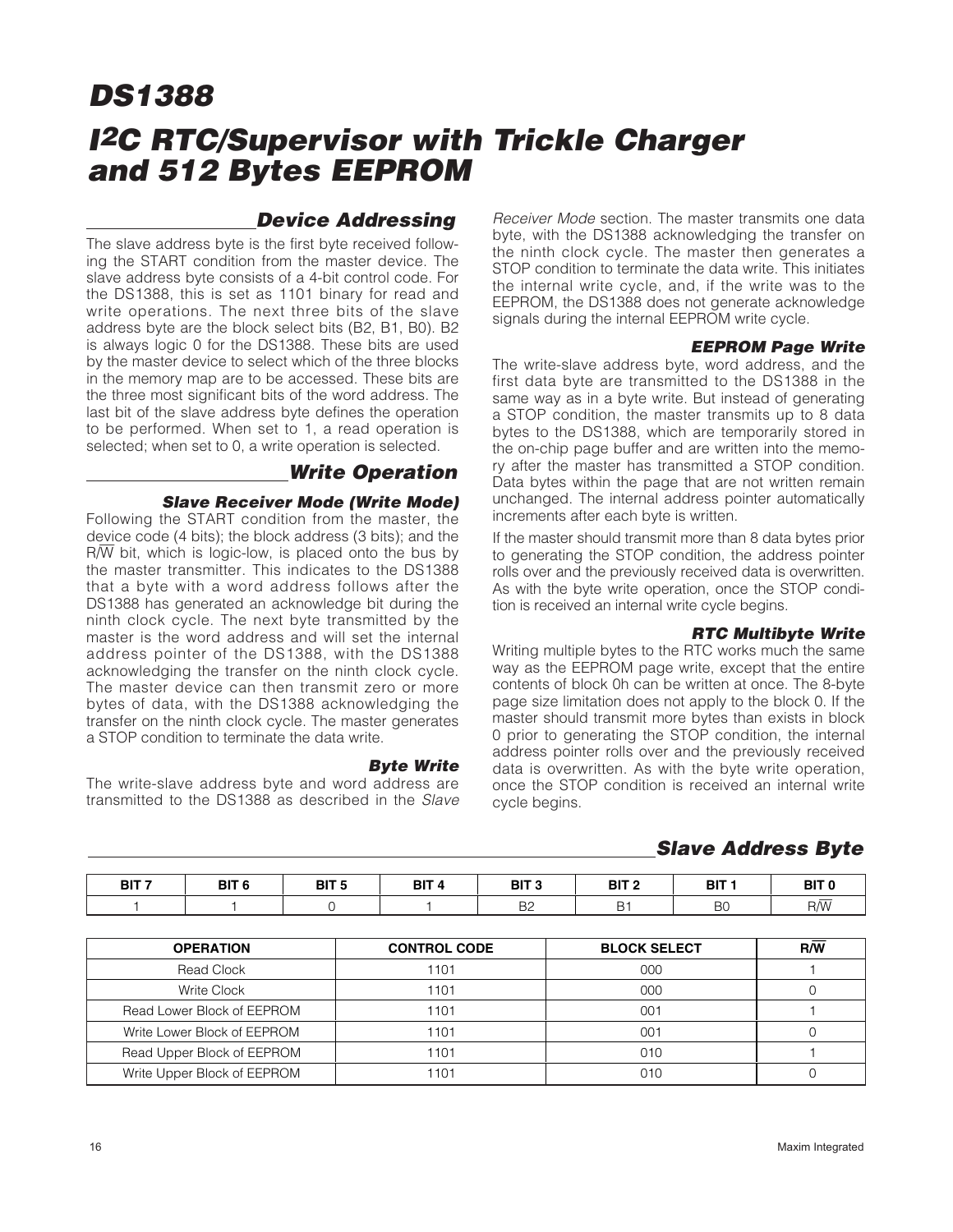# **I<sup>2</sup>C RTC/Supervisor with Trickle Charger and 512 Bytes EEPROM**

#### **Acknowledge Polling**

Since the DS1388 does not acknowledge during an EEPROM write cycle, acknowledge polling can be used to determine when the cycle is complete (this feature can be used to maximize bus throughput). Once the master issues the STOP condition for a write command, the DS1388 initiates the internally timed write cycle. ACK polling can be initiated immediately. This involves the master sending a START condition, followed by the slave address byte for a write command ( $\overline{RW}$  = 0) to the EEPROM. If the device is still busy with the write cycle, then a NACK is returned. If the cycle is complete, then the device returns the ACK and the master can then proceed with the next read or write command. The RTC registers in block 0 are accessible during an EEPROM write cycle.

#### **Read Operation**

Read operations are initiated in the same way as write operations with the exception that the R $\overline{W}$  bit of the slave address is set to 1. There are three basic types of read operations: current address read, random read, and sequential read.

#### **Current Address Read**

The DS1388 contains an address pointer that maintains the last address accessed, internally incremented by 1. Therefore, if the previous access (either a read or write operation) was to address n, the next current address read operation would access data from address  $n + 1$ . Upon receipt of the slave address with the  $R/\overline{W}$  bit set to 1, the DS1388 issues an acknowledge and transmits the 8-bit data byte. The master issues a NACK followed by a STOP condition, and the DS1388 discontinues transmission.

#### **Random Read**

Random read operations allow the master to access any memory location in a random manner. To perform this type of read operation, first the word address must be set. This is done by sending the word address to the DS1388 as part of a write operation. After the word address is sent, the master generates a START condition following the acknowledge. This terminates the write operation, but not before the internal address pointer is set. Then the master issues the slave address byte again but with the R $\overline{W}$  bit set to 1. The DS1388 then issues an acknowledge and transmits the 8-bit data byte. The master issues a NACK followed by a STOP condition, and the DS1388 discontinues transmission.

#### **Sequential Read**

Sequential reads are initiated in the same way as a random read except that after the DS1388 transmits the first data byte, the master issues an acknowledge as opposed to a STOP condition in a random read. This directs the DS1388 to transmit the next sequentially addressed 8-bit byte. To provide sequential reads, the DS1388 contains an internal address pointer, which is incremented by one at the completion of each operation. This allows the entire memory contents of the block specified in the slave address to be serially read during one operation. The master terminates the read by generating a NACK followed by a STOP condition.

No page boundaries exist for read operations. When the address pointer reaches the end of an EEPROM block (FFh), the address pointer wraps to the beginning (00h) of the same block.

The DS1388 can operate in the two modes illustrated in Figures 7 and 8.



Figure 7. Data Write—Slave Receiver Mode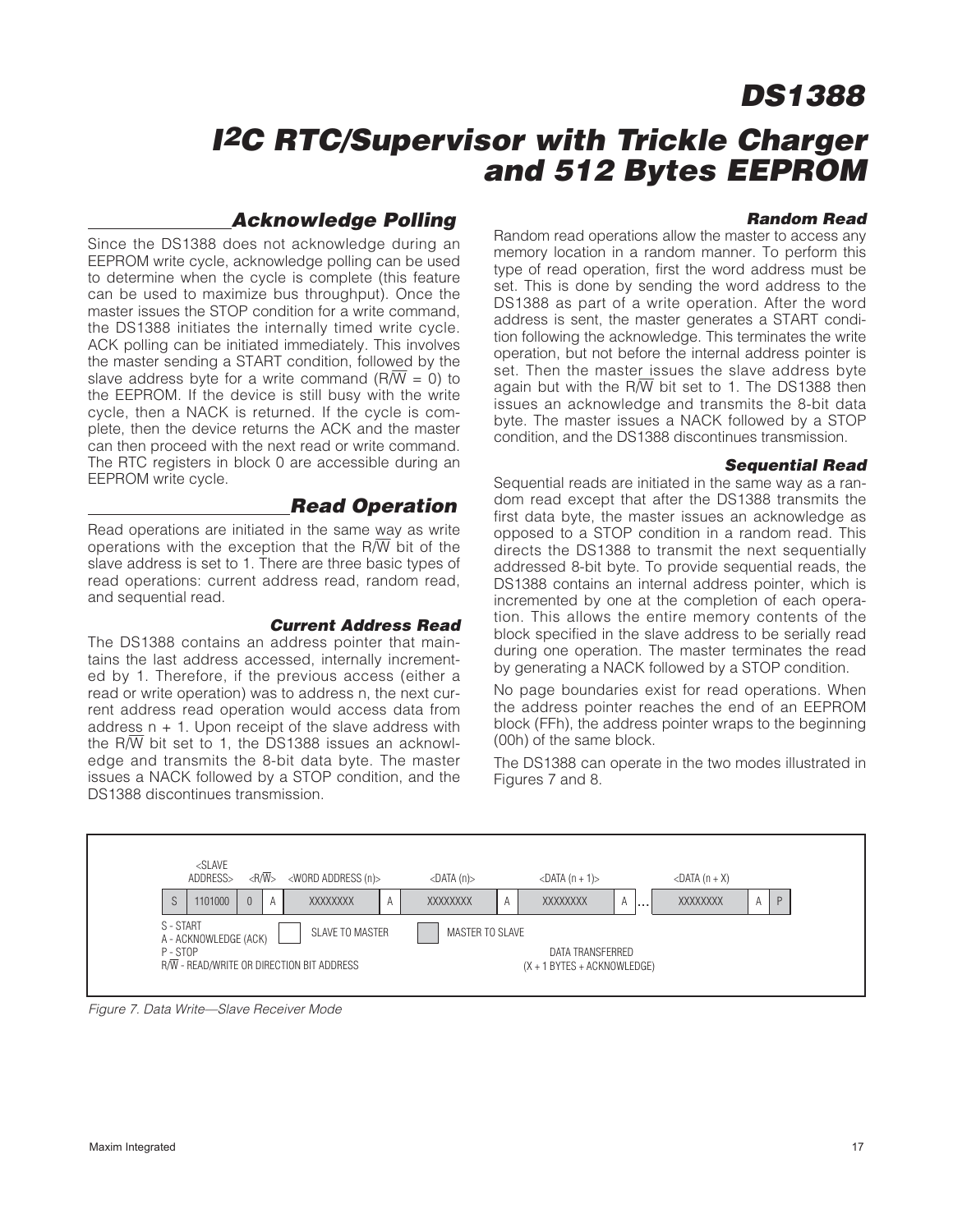

Figure 8. Data Read—Slave Transmitter Mode



Figure 9. Data Write/Read (Write Pointer, Then Read)—Slave Receive and Transmit

# **Chip Information**

SUBSTRATE CONNECTED TO GROUND PROCESS: CMOS

# **Package Information**

For the latest package outline information and land patterns, go to **www.maximintegrated.com/packages**. Note that a "+", "#", or "-" in the package code indicates RoHS status only. Package drawings may show a different suffix character, but the drawing pertains to the package regardless of RoHS status.

| <b>PACKAGE</b> | <b>PACKAGE</b> | <b>OUTLINE</b> | LAND               |
|----------------|----------------|----------------|--------------------|
| <b>TYPE</b>    | <b>CODE</b>    | NO.            | <b>PATTERN NO.</b> |
| 8 SO           | $SA + 4$       | 21-0041        | 90-0096            |